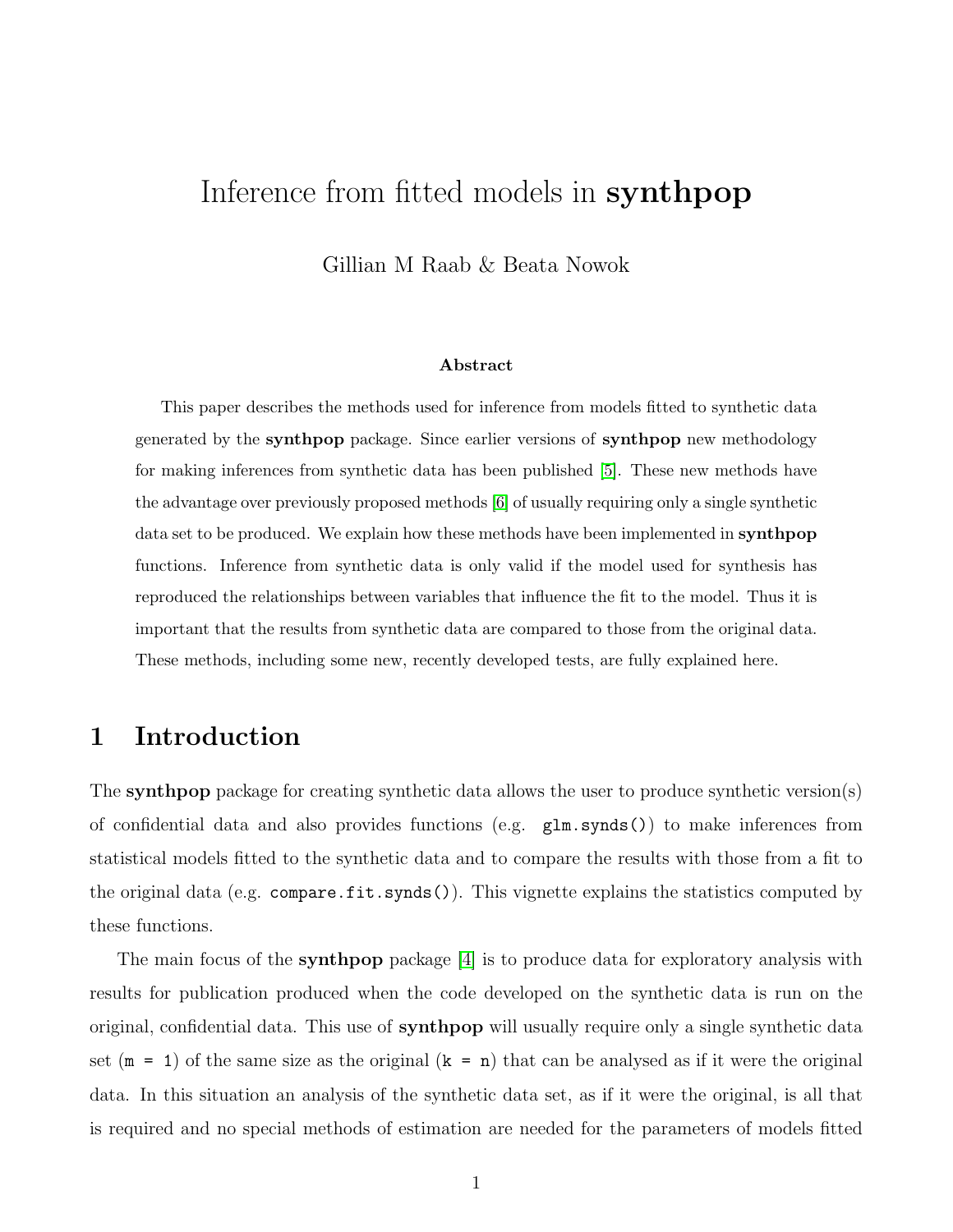to synthetic data. When m > 1 the results from the different syntheses need to be combined and when the size of the synthetic data differs from the real data  $(\mathbf{k} \neq \mathbf{n})$  the standard errors of the coefficients from the synthetic fit require adjustment to estimate the results that would be obtained from the real data. The methods implemented in synthpop for these situations are described in Section [2.](#page-3-0)

The other situation is when the user wishes to make inferences to the population parameters directly from the synthetic data. For this case we need to use estimators that include the contributions to the uncertainty of the estimates from two sources:

- 1. The difference between the parameters estimated from the synthetic data and from the original data;
- 2. The difference between the estimates from the original data and the population parameters.

The contribution from the first source decreases as the number of synthetic data sets increases, while that from the second source is unchanged. Methods for population inference are dependent on the details of how the synthetic data have been produced, as discussed in [\[1\]](#page-26-3) and recently developed in [\[5\]](#page-26-0). The functions glm.synds() and lm.synds() in synthpop, and their summary function summary.fit.synds() implement these methods . If synthesis has used samples from the posterior predictive distribution of the population, given the observed data (parameter proper of the function syn()) this will be recognized by summary.fit.synds() and appropriate calculations performed. The user can also specify that methods proposed for partially synthetic data [\[7\]](#page-27-0) should be used to calculate standard errors by (parameter incomplete of the function summary.fit.synds() or compare.fit.synds()). Although these are valid methods for any type of synthetic data they have the disadvantage of requiring multiple syntheses and should only be used when required, as discussed below. Details of how to carry out population inference with synthpop functions are in Section [3.](#page-8-0)

To emphasize the difference between inference to the expectation from the real data and inference to the population quantities the estimates and their standard errors are labelled differently in synthpop inference, as follows

| Inference for                                                                 | Coefficient Standard error z statistic |  |
|-------------------------------------------------------------------------------|----------------------------------------|--|
| Coefficients expected from original data xpct (Beta) xpct (se. Beta) xpct (z) |                                        |  |
| Population coefficients                                                       | Beta.syn se.Beta.syn z.syn             |  |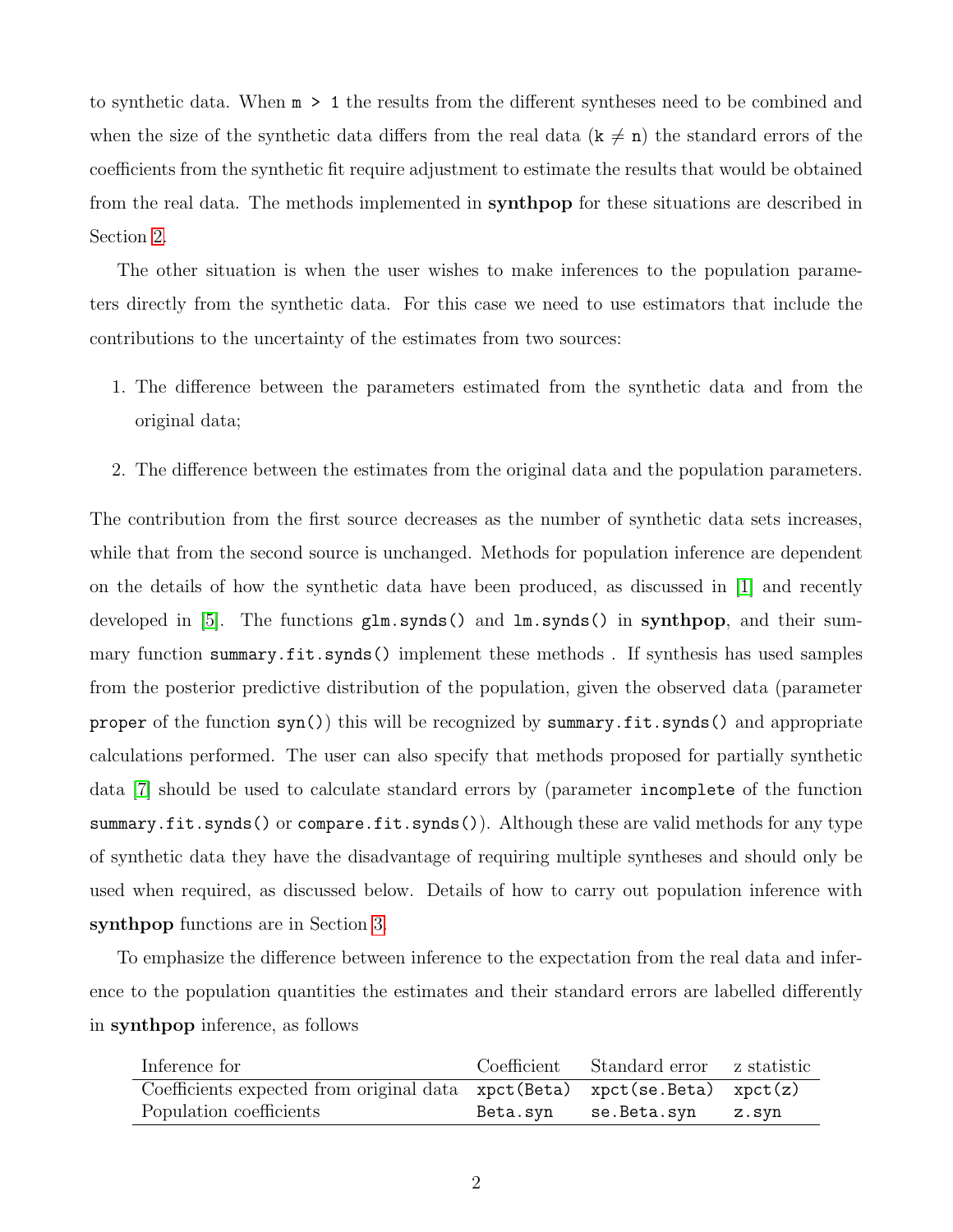The final Section [4](#page-14-0) explains the statistics calculated when the results from a fit of a model to synthetic data are compared to those from original with the function compare.fit.synds(). The synthetic data estimates may differ from what will be obtained from the real data if the model used for the synthesis has not captured all of the relationships between variables that influence the fitted parameters. The function compare.fit.synds() requires access to the original data as well as the synthetic data. It is designed to be used by the staff producing the synthetic data, or by the user at a validation step, with the long-term goal of evaluating and improving synthesis methods.

The following notation is used for quantities used in the calculations explained below.

- Q the "true" vector of coefficients in the population from which the original data are assumed to be a sample.
- $p$  the number of coefficients and length of the vector  $Q$ .
- $q_1, \dots, q_i, \dots, q_m$  vectors of estimated coefficients, where  $q_i$  is the estimate from the fit to the *i*<sup>th</sup> synthesis and their mean vector is  $\bar{q}_m = \sum_{i=1}^m q_i/m$ .
- $\hat{V}_{orig}$  the estimated variance-covariance matrix of the parameter estimates from a fit of the model to the original data; its diagonal vector is denoted by  $v_{orig}$ .
- $\hat{V}_1, \dots, \hat{V}_i, \dots, \hat{V}_m$  the estimated variance-covariance matrices of the coefficients  $q_i$ , calculated from each synthetic data set as if it were the original, and their mean matrix  $\bar{V}_m = \sum_{i=1}^m \hat{V}_i/m.$
- $v_1, \dots, v_i, \dots, v_m$  the diagonal vectors of  $\hat{V}_i$  which give the estimated variances of the coefficients  $q_i$  and their mean vector  $\bar{v}_m = \sum_{i=1}^m v_i/m$ .
- $b_m = \sum_{i=1}^m (q_i \bar{q}_m)^2 / (m-1)$  the between-synthesis variance of the  $q_i$ .
- $B_m = b'_{mat}b_{mat}/(m-1)$ , where  $b_{mat}$  is a matrix of differences of the coefficients from their mean with  $i^{th}$  row  $b_{mat}[i,] = q_i - \bar{q}_m$ . The diagonal of  $B_m$  is  $b_m$ .

In all the situations discussed here  $Q$  is estimated by  $\bar{q}_m$  but its variance and standard errors will depend on what type of inference is required and how the synthesis has been carried out.

The results here apply when both the original and synthetic data are analysed by methods appropriate for simple random sampling. They could also be used when both analyses use the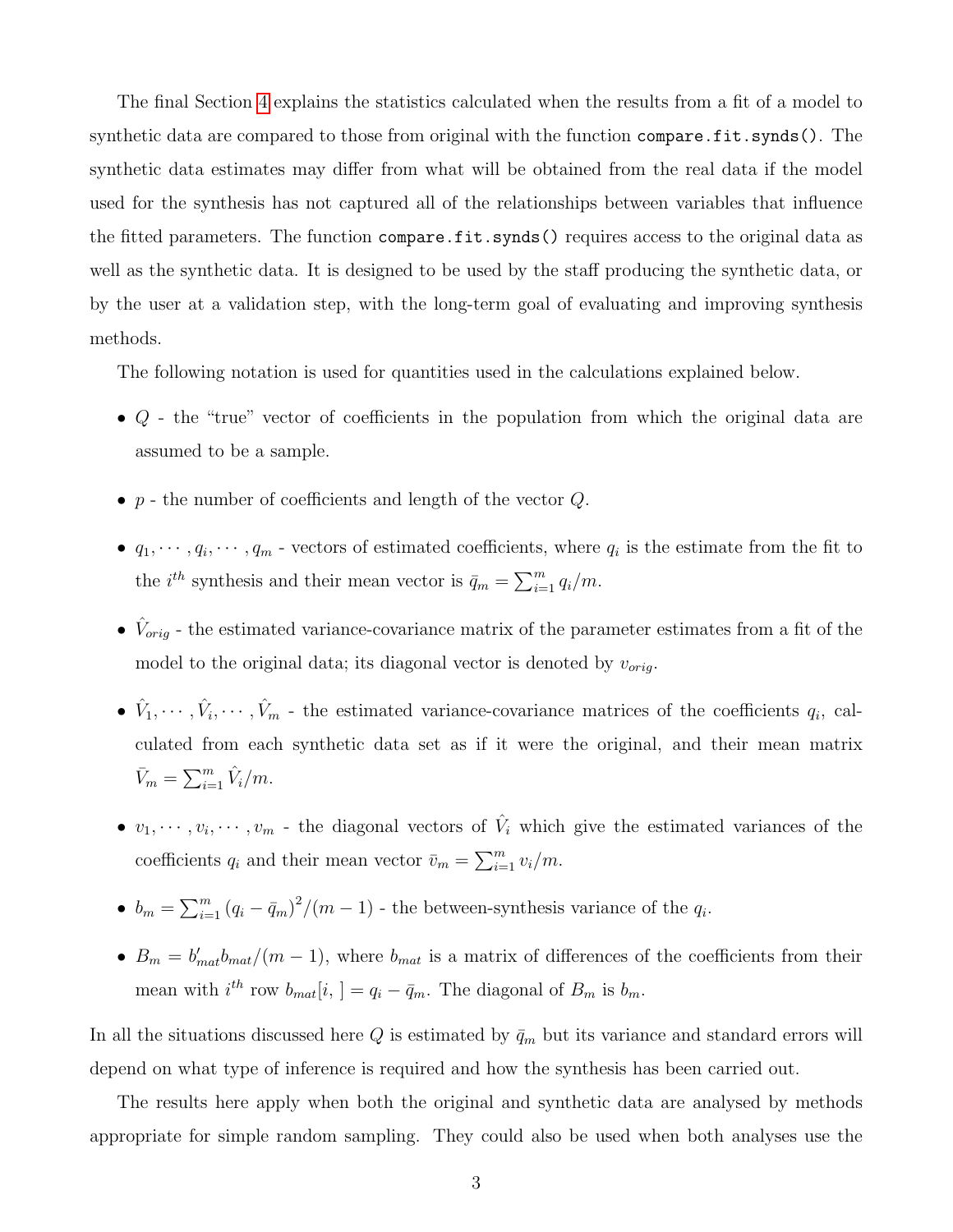same methods for complex samples, as discussed in [\[5\]](#page-26-0), but methods for complex samples are not currently implemented in synthpop.

## <span id="page-3-0"></span>2 Inference to results from the original data

Here  $\bar{q}_m$  and  $\sqrt{\bar{v}_m}$  estimate  $\hat{Q}$  and  $\sqrt{v_{orig}}$ , the coefficients and their standard errors from a fit to the original data. For a single synthetic data set produced by  $syn()$  with  $m = 1$  and  $k = n$  and the fit summarised with the default setting population.inference = FALSE there is no need to use the special functions for inference from synthetic data. These are the default settings in syn() and in summary.fit.synds(), used to carry out inference from an object produced by glm.synds() or lm.synds().

```
R> library(synthpop)
R> ods <- SD2011[, c("smoke", "sex", "age", "edu")]
R> levels(ods$edu) <- c("NONE", "VOC", "SEC", "HIGH")
R > s1 <- syn(ods, seed = 1234)
syn variables
1 smoke sex age edu
R> summary(glm(smoke \tilde{ } sex + age + edu + sex * edu,
+ data = s1$syn, family = "binomial"))
Call:
glm(formula = smoke ~ sex + age + edu + sex * edu, family = "binomial",data = s1$syn)
Deviance Residuals:
  Min 1Q Median 3Q Max
-2.010 0.527 0.638 0.794 1.043
Coefficients:
               Estimate Std. Error z value Pr(>|z|)
(Intercept) 0.25448 0.16345 1.56 0.11949
sexFEMALE 0.97619 0.15858 6.16 7.5e-10 ***
age 0.00442 0.00196 2.26 0.02386 *
eduVOC 0.13825 0.13866 1.00 0.31873
eduSEC 0.66224 0.15053 4.40 1.1e-05 ***
eduHIGH 0.95747 0.18105 5.29 1.2e-07 ***
sexFEMALE:eduVOC -0.67357  0.19178 -3.51  0.00044 ***
sexFEMALE:eduSEC -0.64464 0.20224 -3.19 0.00144 **
sexFEMALE:eduHIGH -0.63669 0.23833 -2.67 0.00755 **
---
```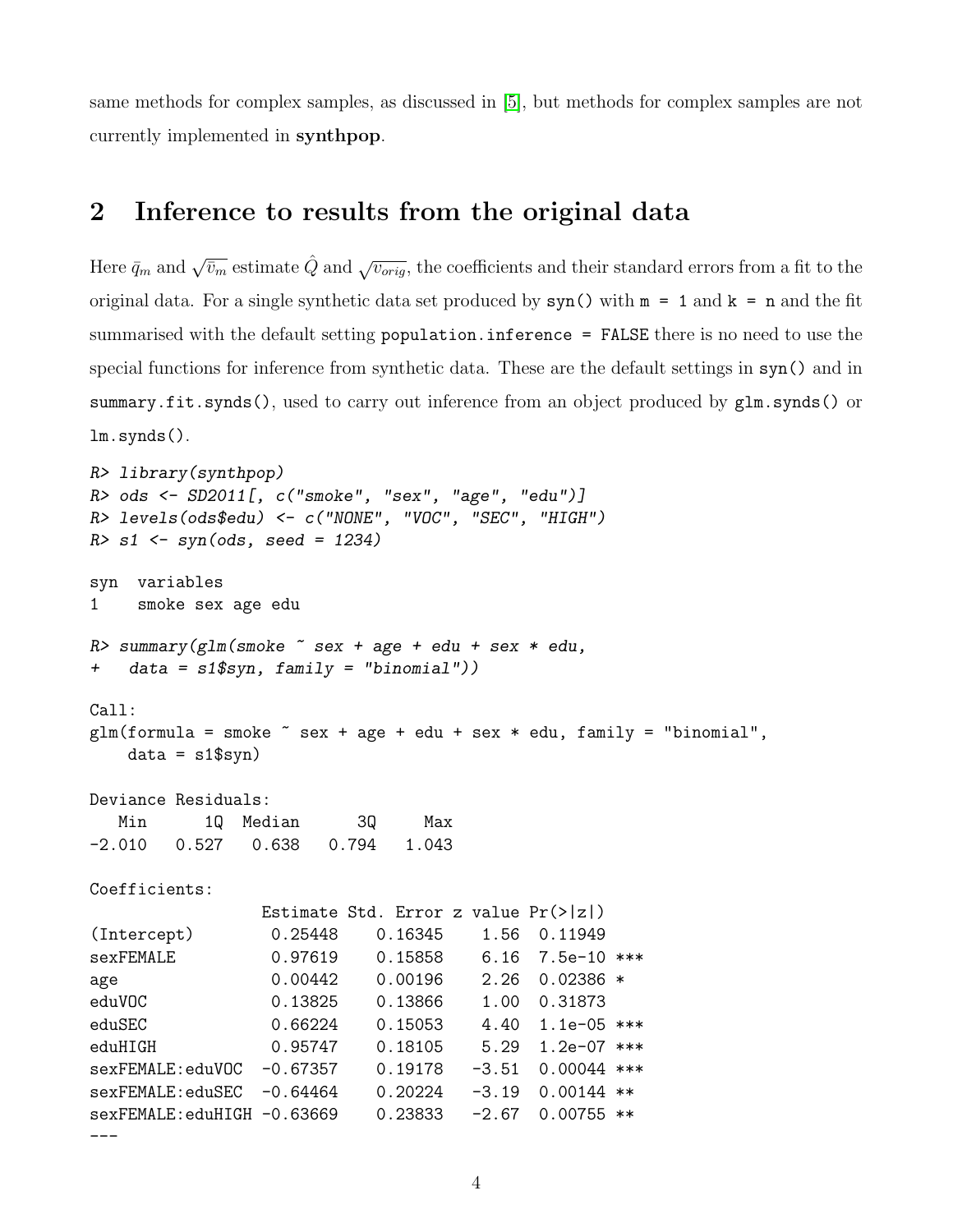```
Signif. codes: 0 '***' 0.001 '**' 0.01 '*' 0.05 '.' 0.1 ' ' 1
(Dispersion parameter for binomial family taken to be 1)
   Null deviance: 5576.6 on 4979 degrees of freedom
Residual deviance: 5413.0 on 4971 degrees of freedom
 (20 observations deleted due to missingness)
AIC: 5431
Number of Fisher Scoring iterations: 4
R> summary(glm.synds(smoke \tilde{ } sex + age + edu + sex * edu,
+ data = s1, family = "binomial"))
Warning: Note that all these results depend on the synthesis model being correct.
Fit to synthetic data set with a single synthesis.
Inference to coefficients and standard errors that
would be obtained from the observed data.
Call:
glm.synds(formula = smoke \texttt{smoke} + age + edu + sex * edu, family = "binomial",data = s1)Combined estimates:
               xpt(Beta) xpt(se.Beta) xpt(z) Pr(>\vert xpt(z)\vert)(Intercept) 0.25448 0.16345 1.56 0.11949
sexFEMALE 0.97619 0.15858 6.16 7.5e-10 ***
age 0.00442 0.00196 2.26 0.02386 *
eduVOC 0.13825 0.13866 1.00 0.31873
eduSEC 0.66224 0.15053 4.40 1.1e-05 ***
eduHIGH 0.95747 0.18105 5.29 1.2e-07 ***
sexFEMALE:eduVOC -0.67357 0.19178 -3.51 0.00044 ***
sexFEMALE:eduSEC -0.64464 0.20224 -3.19 0.00144 **
sexFEMALE:eduHIGH -0.63669 0.23833 -2.67 0.00755 **
---
Signif. codes: 0 '***' 0.001 '**' 0.01 '*' 0.05 '.' 0.1 ' ' 1
```
Running this code shows that the results from  $g1m()$  and  $g1m.synds()$  are identical. This is also the case if the synthesis is carried out using the parameter  $proper = TRUE$  of  $syn()$  or if methods proposed for partially synthetic data [\[7\]](#page-27-0) are used by setting parameter incomplete = TRUE in summary.fit.synds(). One small advantage of using  $glm.synds()$  is that it checks and gives warnings if the model includes unsynthesised variables in such a way that they would invalidate the inference, as in the next example.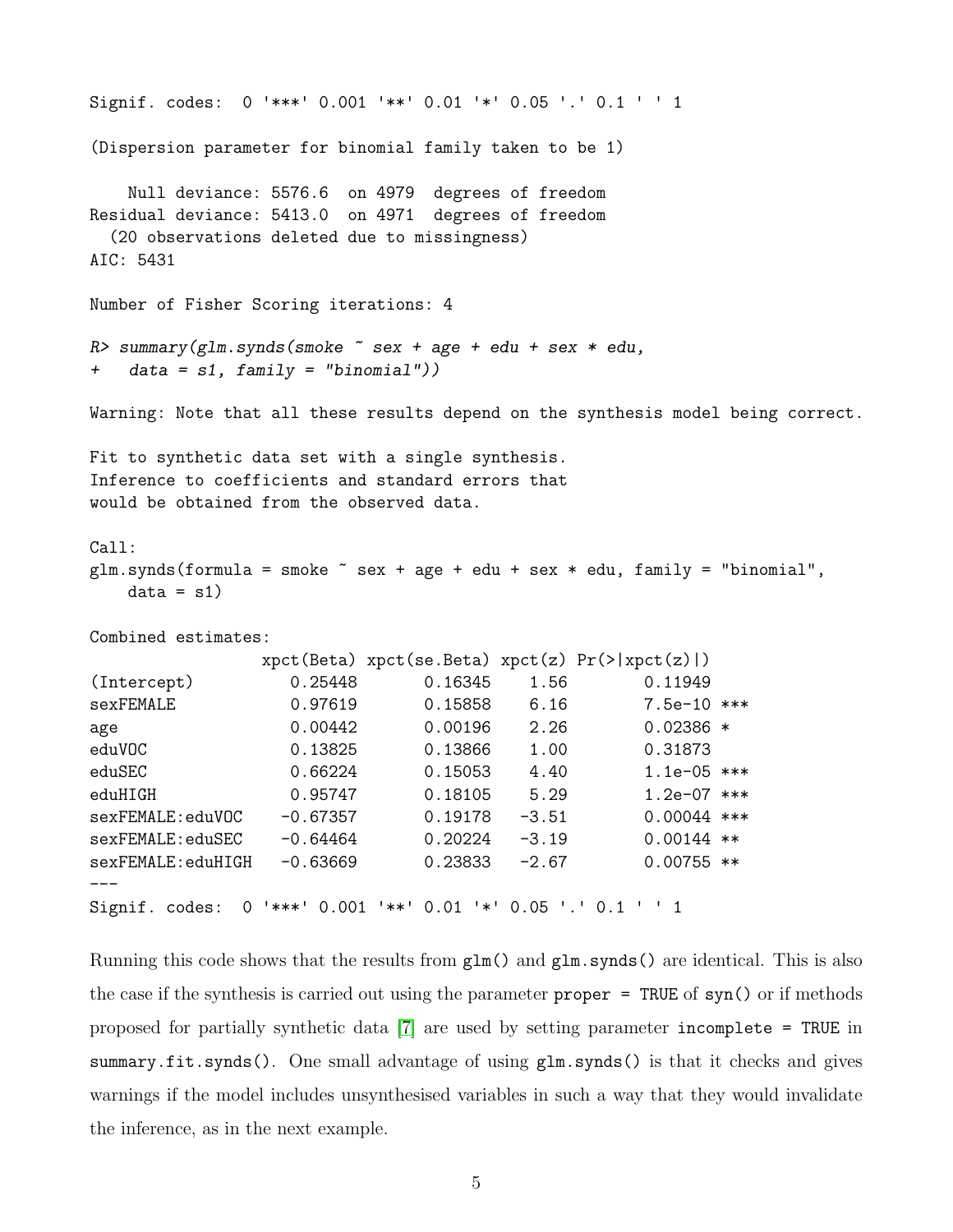```
R> s2 \leq sym(ods, seed = 1234, visit.\nsequence <math>c("smoke", "edu", "age"))</math>Variable(s): sex not synthesised or used in prediction.
CAUTION: The synthesised data will contain the variable(s) unchanged.
syn variables
1 smoke edu age
R> summary(glm.synds(smoke ~ sex + age + edu + sex * edu,
+ data = s2, family = "binomial"))
STERN WARNING: Variable(s) in formula are
not in visit sequence: sex
******************************************
This inference will be wrong because these
variables will not match synthesised data
******************************************
Warning: Note that all these results depend on the synthesis model being correct.
Fit to synthetic data set with a single synthesis.
Inference to coefficients and standard errors that
would be obtained from the observed data.
Call:
glm.synds(formula = smoke \texttt{`} sex + age + edu + sex * edu, family = "binomial",
   data = s2)Combined estimates:
               xpt(Beta) xpt(se.Beta) xpt(z) Pr(>\vert xpt(z)\vert)(Intercept) 0.32188 0.16208 1.99 0.0470 *
sexFEMALE 0.06425 0.14333 0.45 0.6540
age 0.00992 0.00196 5.06 4.2e-07 ***
eduVOC 0.15796 0.14240 1.11 0.2673
eduSEC 0.46799 0.14835 3.15 0.0016 **
eduHIGH 0.88506 0.17394 5.09 3.6e-07 ***
sexFEMALE:eduVOC -0.16701 0.18116 -0.92 0.3566
sexFEMALE:eduSEC -0.06650 0.19229 -0.35 0.7295
sexFEMALE:eduHIGH -0.08091 0.22691 -0.36 0.7214
---
Signif. codes: 0 '***' 0.001 '**' 0.01 '*' 0.05 '.' 0.1 ' ' 1
```
The variable sex has been omitted from the visit.sequence, so that its relationships to other variables are not maintained in the synthetic data. Warnings appear and the results show that the coefficients involving sex are no longer significant and the other coefficients have changed.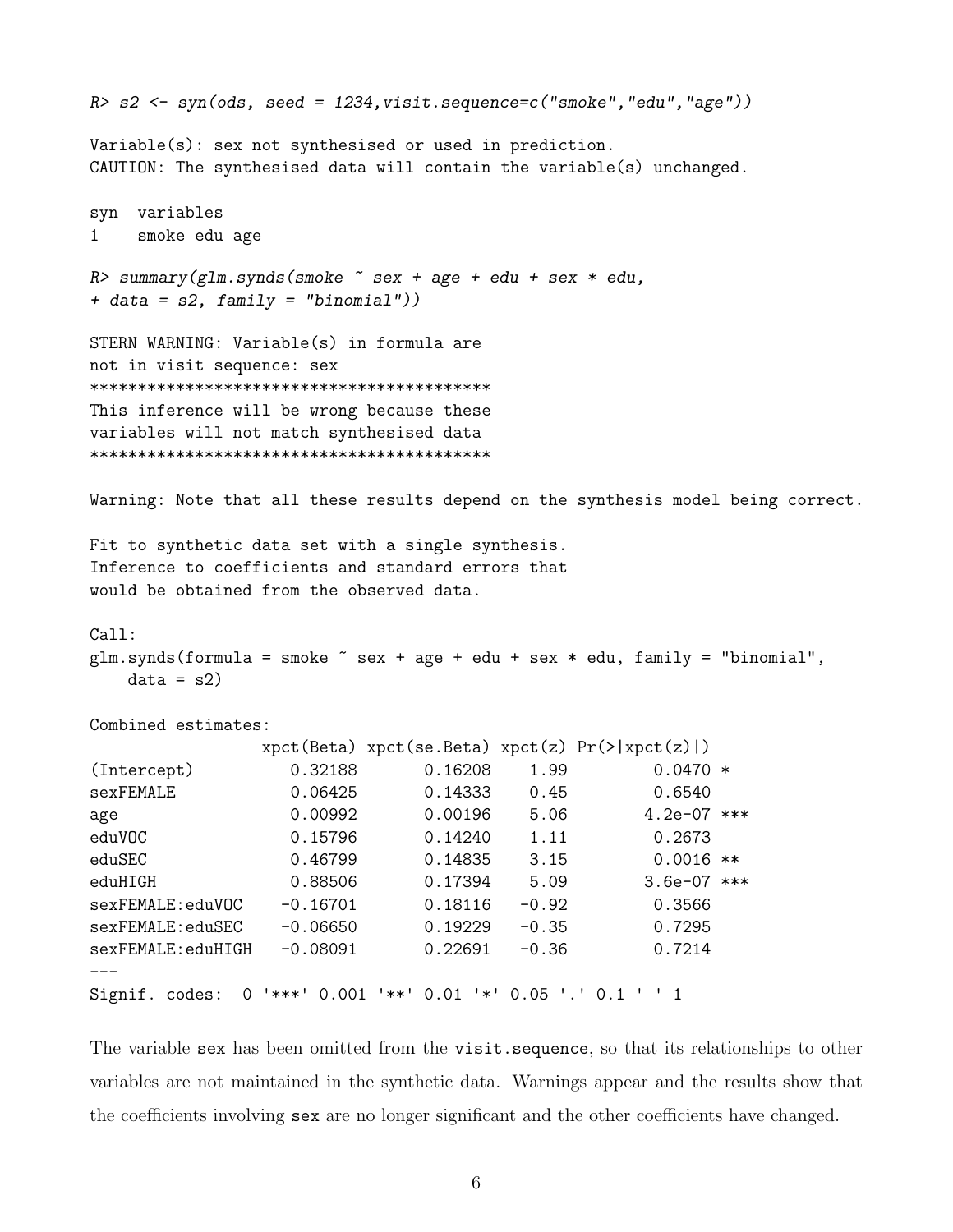The only time when glm.synds() will give different results from glm() with population.inference = FALSE is when k and n differ. In this case the standard errors of the coefficients are adjusted to what would be expected from the original data.

```
R > s3 <- syn(ods, seed = 1234, k = 500)
Sample(s) of size 500 will be generated from original data of size 5000.
syn variables
1 smoke sex age edu
R> # original data
R> summary(glm(smoke \tilde{ } sex + age + edu + sex * edu,
   data = ods, family = "binomial"))
Call:
glm(formula = smoke \tilde{s} sex + age + edu + sex * edu, family = "binomial",data = ods)
Deviance Residuals:
  Min 1Q Median 3Q Max
-2.026 -1.295 0.634 0.808 1.123
Coefficients:
                Estimate Std. Error z value Pr(>|z|)
(Intercept) 0.02815 0.15889 0.18 0.8594
sexFEMALE 1.03328 0.15048 6.87 6.6e-12 ***
age 0.00636 0.00196 3.25 0.0012 **
eduVOC 0.21949 0.13261 1.66 0.0979.
eduSEC 0.61307 0.14420 4.25 2.1e-05 ***
eduHIGH 1.07892 0.17994 6.00 2.0e-09 ***
sexFEMALE:eduVOC -0.57658 0.18568 -3.11 0.0019 **
sexFEMALE:eduSEC -0.44256 0.19619 -2.26 0.0241 *
sexFEMALE:eduHIGH -0.75249 0.23379 -3.22 0.0013 **
---Signif. codes: 0 '***' 0.001 '**' 0.01 '*' 0.05 '.' 0.1 ' ' 1
(Dispersion parameter for binomial family taken to be 1)
   Null deviance: 5669.7 on 4982 degrees of freedom
Residual deviance: 5478.1 on 4974 degrees of freedom
 (17 observations deleted due to missingness)
AIC: 5496
Number of Fisher Scoring iterations: 4
```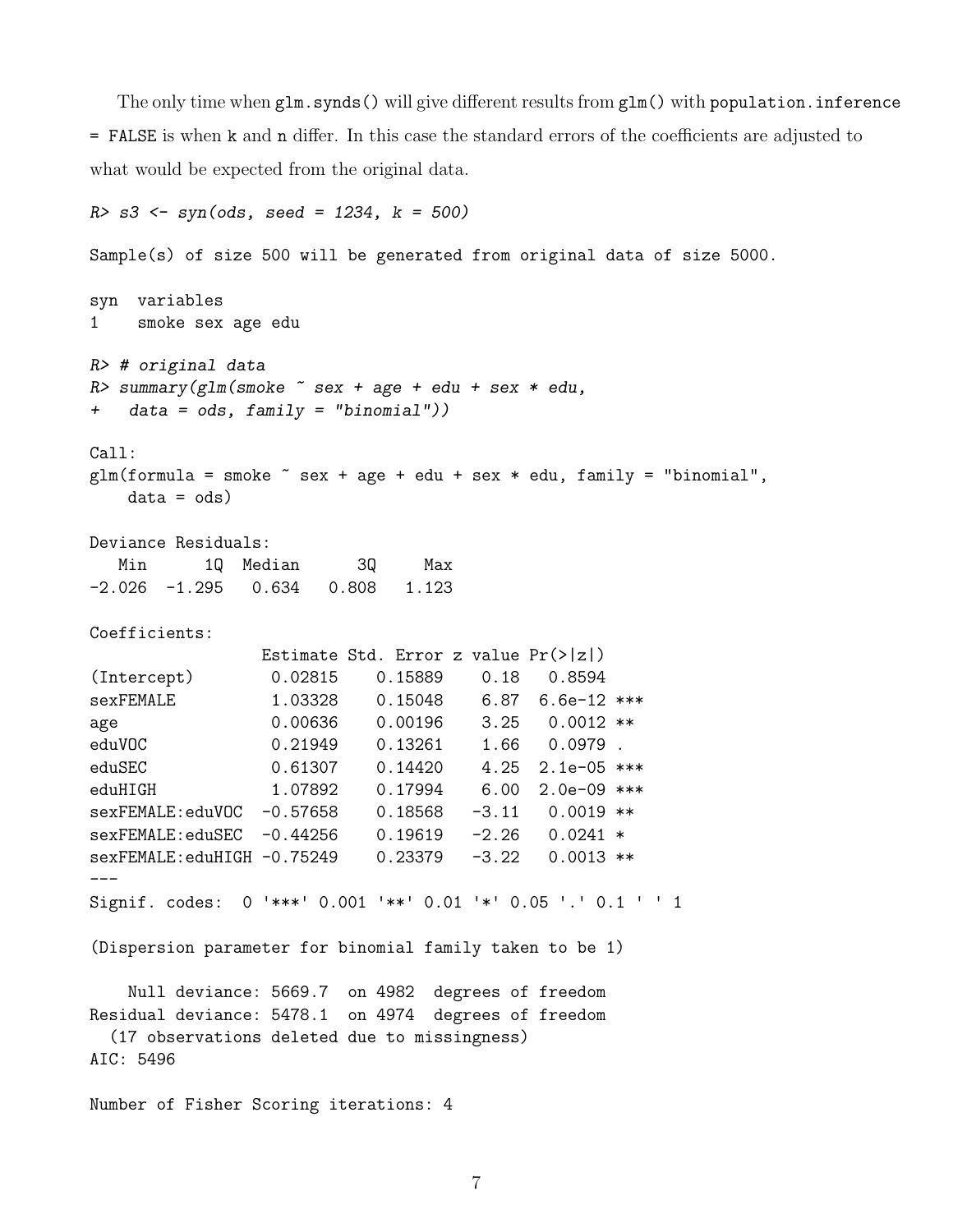```
R> # synthetic data
R> summary(glm(smoke \tilde{ } sex + age + edu + sex * edu,
+ data = s3$syn, family = "binomial"))
Call:
glm(formula = smoke \tilde{s} sex + age + edu + sex * edu, family = "binomial",data = s3$syn)Deviance Residuals:
  Min 1Q Median 3Q Max
-1.970 -1.309 0.694 0.772 1.058
Coefficients:
                Estimate Std. Error z value Pr(>|z|)
(Intercept) 0.22926 0.50643 0.45 0.65
sexFEMALE 0.55602 0.45137 1.23 0.22
age 0.00349 0.00625 0.56 0.58
eduVOC 0.24190 0.42574 0.57 0.57
eduSEC 0.75265 0.47261 1.59 0.11
eduHIGH 0.74131 0.52771 1.40 0.16
sexFEMALE:eduVOC 0.07160 0.57665 0.12 0.90
sexFEMALE:eduSEC -0.00858 0.61475 -0.01 0.99
sexFEMALE:eduHIGH -0.20692  0.70009  -0.30  0.77
(Dispersion parameter for binomial family taken to be 1)
   Null deviance: 563.36 on 497 degrees of freedom
Residual deviance: 549.39 on 489 degrees of freedom
  (2 observations deleted due to missingness)
AIC: 567.4
Number of Fisher Scoring iterations: 4
R> # estimating original from synthetic
R> summary(glm.synds(smoke ~ sex + age + edu + sex * edu,
+ data = s3, family = "binomial"))
Warning: Note that all these results depend on the synthesis model being correct.
Fit to synthetic data set with a single synthesis.
Inference to coefficients and standard errors that
would be obtained from the observed data.
Call:
glm.synds(formula = smoke <math>\sim sex + age + edu + sex * edu, family = "binomial",
   data = s3
```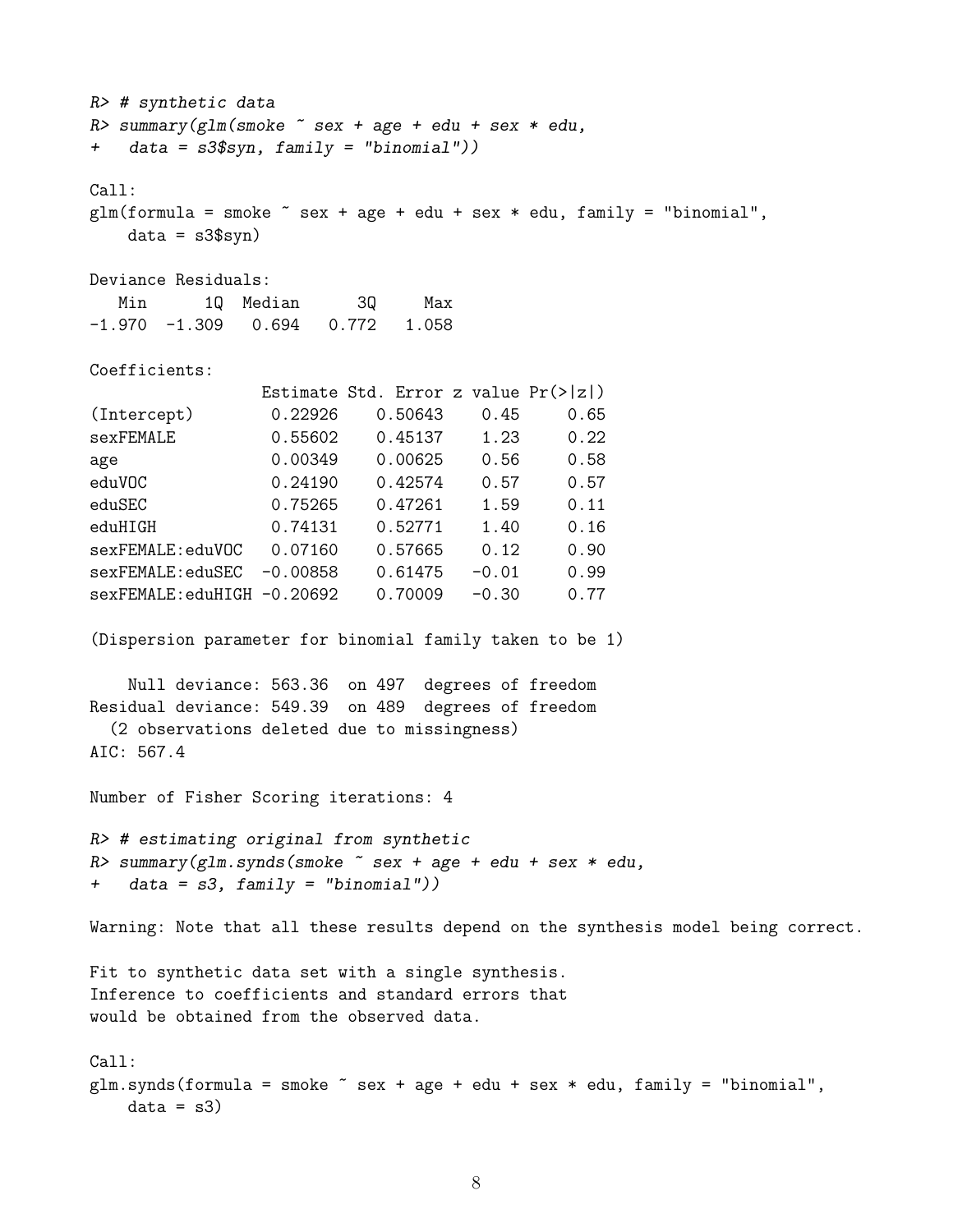Combined estimates:

|                     |                |                                           |                      | $xpect(Beta)$ $xpect(se.Beta)$ $xpect(z)$ $Pr(>\vert xpect(z) \vert)$ |  |
|---------------------|----------------|-------------------------------------------|----------------------|-----------------------------------------------------------------------|--|
| (Intercept)         | 0.22926        | 0.16015                                   | 1.43                 | 0.152                                                                 |  |
| sexFEMALE           | 0.55602        | 0.14274                                   | 3.90                 | 9.8e-05 ***                                                           |  |
| age                 | 0.00349        | 0.00198                                   | 1.77                 | $0.077$ .                                                             |  |
| eduVOC              | 0.24190        | 0.13463                                   | 1.80                 | $0.072$ .                                                             |  |
| eduSEC              | 0.75265        | 0.14945                                   | 5.04                 | $4.8e-07$ ***                                                         |  |
| eduHIGH             | 0.74131        | 0.16688                                   | 4.44                 | 8.9e-06 ***                                                           |  |
| sexFEMALE:eduVOC    | 0.07160        | 0.18235                                   | 0.39                 | 0.695                                                                 |  |
| sexFEMALE:eduSEC    | $-0.00858$     | 0.19440                                   | $-0.04$              | 0.965                                                                 |  |
| sexFEMALE:eduHIGH   | $-0.20692$     | 0.22139                                   | $-0.93$              | 0.350                                                                 |  |
|                     |                |                                           |                      |                                                                       |  |
| Signif. codes:<br>0 | ╹⋇⋇⋇╹<br>0.001 | '**'<br>0.01<br>$^{\prime}$ * $^{\prime}$ | $0.05$ $\cdot$ $0.1$ |                                                                       |  |

Here glm() fitted to a synthetic sample of size  $k = 500$  that is smaller than the original  $n =$ 5000 gives larger standard errors, with no coefficients appearing significant, whereas  $g1m$  synds() estimates what would be found from the original. If  $m > 1$  then using  $g \ln s$ , synds() will give you the average of these results for all m syntheses, as well as results from selected individual syntheses if you specify the parameter msel. Results from individual syntheses are simply what the standard functions lm() or glm() would report.

# <span id="page-8-0"></span>3 Inference to population parameters

The default setting of the parameter incomplete in summary.fit.synds() is FALSE indicating that methods of inference derived for the case when all of the original data have been replaced by synthesised values are used. This code gets inference to population parameters for our example in this case.

```
R> summary(glm.synds(smoke ~ sex + age + edu + sex * edu,
+ data = s1, family = "binomial"), population.inference = TRUE)
Warning: Note that all these results depend on the synthesis model being correct.
Fit to synthetic data set with a single synthesis.
Inference to population coefficients.
Call:
glm.synds(formula = smoke \texttt{`} sex + age + edu + sex * edu, family = "binomial",data = s1)
```

```
Combined estimates:
```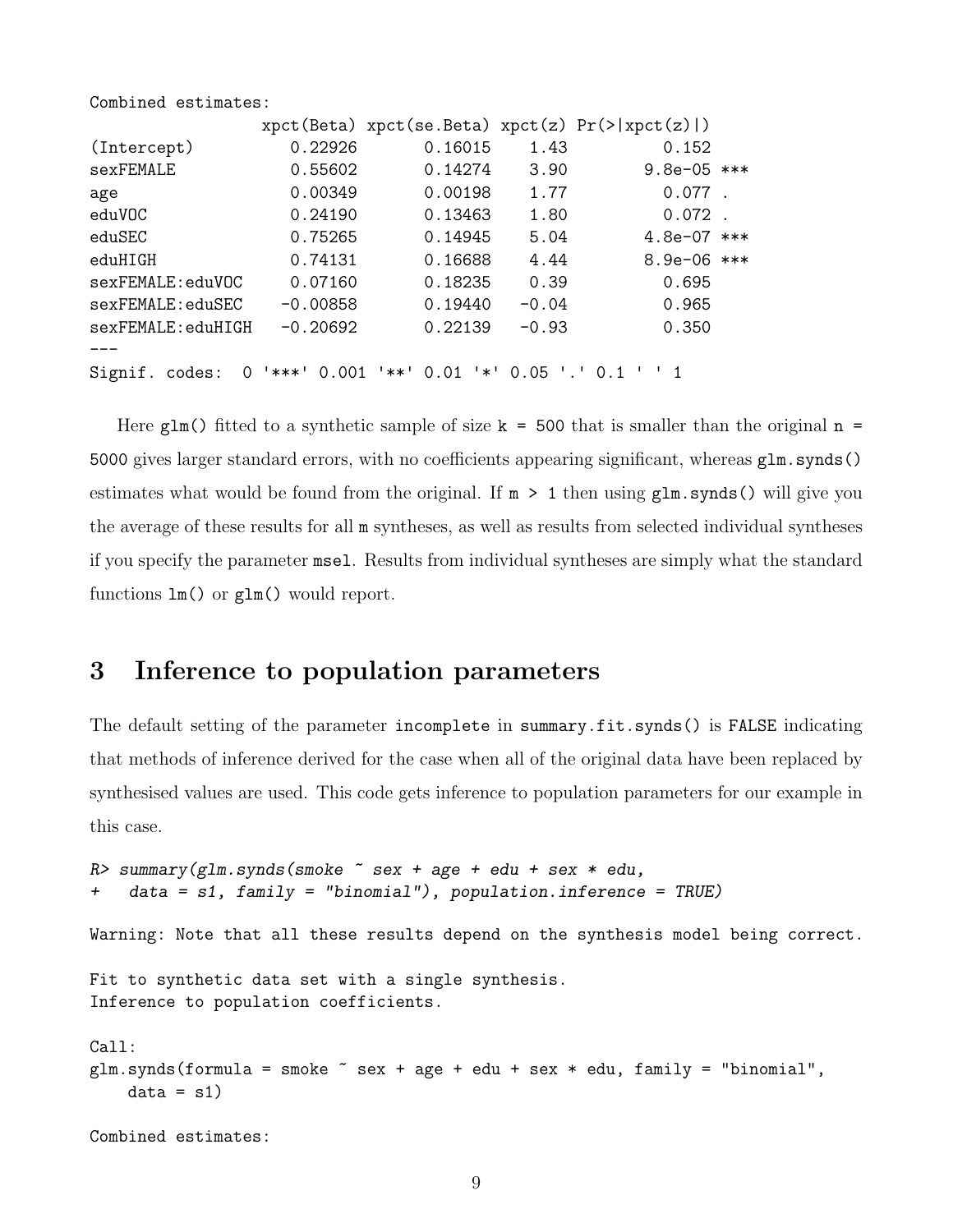|                             |               |                  |      | Beta.syn se.Beta.syn $z \cdot syn Pr(>  z \cdot syn )$ |  |
|-----------------------------|---------------|------------------|------|--------------------------------------------------------|--|
| (Intercept)                 | 0.25448       | 0.23115          | 1.10 | 0.27093                                                |  |
| sexFEMALE                   | 0.97619       | 0.22426          | 4.35 | $1.3e-05$ ***                                          |  |
| age                         | 0.00442       | 0.00277          | 1.60 | 0.11012                                                |  |
| eduVOC                      | 0.13825       | 0.19610          | 0.71 | 0.48079                                                |  |
| eduSEC                      | 0.66224       | 0.21288          | 3.11 | $0.00187$ **                                           |  |
| eduHIGH                     | 0.95747       | 0.25604          | 3.74 | $0.00018$ ***                                          |  |
| sexFEMALE:eduVOC            | $-0.67357$    | $0.27122 - 2.48$ |      | $0.01301 *$                                            |  |
| sexFEMALE:eduSEC            | $-0.64464$    | $0.28602 -2.25$  |      | $0.02421$ *                                            |  |
| sexFEMALE: eduHIGH -0.63669 |               | $0.33705 -1.89$  |      | $0.05889$ .                                            |  |
|                             |               |                  |      |                                                        |  |
| Signif. codes:<br>$\Omega$  | $'***'$ 0.001 | $'**'0.01$       |      | $'$ *' 0.05 '.' 0.1                                    |  |

You will find that, as expected, the standard errors are larger than when population. inference = FALSE. When, as for s1, synthesis has been carried out with the default proper = FALSE the standard errors of the average estimated coefficients,  $\bar{q}_m$  are calculated as  $\sqrt{\bar{v}_m/m + \bar{v}_m k/n}$ . If the data had been synthesised with the syn() option proper = TRUE this will be recognized by glm.fit.synds() and its summary() function and appropriate standard errors for  $\bar{q}_m$  calculated as  $\sqrt{\bar{v}_m(1 + k/n)/m + \bar{v}_mk/n}$ . In each case the first term under the square root sign gives the contribution from the differences between  $\bar{q}_m$  and  $\hat{Q}$  while the second provides the contribution from the differences between  $\hat{Q}$  and the population parameters  $Q$ . The first term is larger when synthesis is done with **proper** = TRUE as we see from the next analysis.

 $R > s4 \leq sym(ods, seed = 5678, proper = TRUE)$ syn variables 1 smoke sex age edu R> summary(glm.synds(smoke ~ sex + age + edu + sex \* edu,  $data = s4$ ,  $family = "binomial")$ , population.inference = TRUE) Warning: Note that all these results depend on the synthesis model being correct. Fit to synthetic data set with a single synthesis. Inference to population coefficients. Call:  $glm.synds(formula = smoke \texttt{`}$  sex + age + edu + sex \* edu, family = "binomial",  $data = s4)$ Combined estimates: Beta.syn se.Beta.syn z.syn Pr(>|z.syn|) (Intercept) 0.15461 0.27485 0.56 0.57376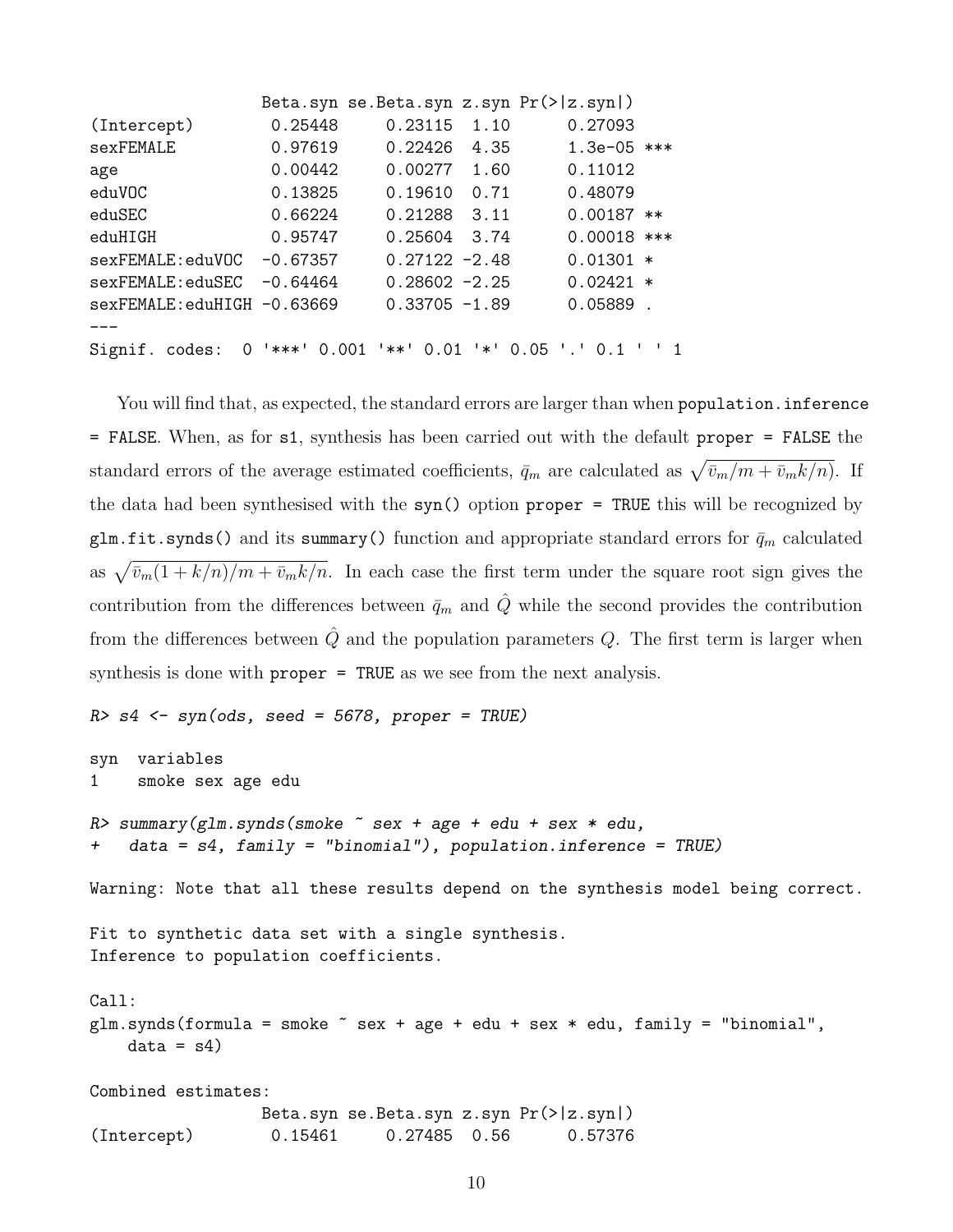| sexFEMALE                    | 1.17984    | 0.26838<br>4.40                                | $1.1e-05$ *** |
|------------------------------|------------|------------------------------------------------|---------------|
| age                          | 0.00417    | 0.00341<br>1.23                                | 0.22049       |
| eduVOC                       | 0.28499    | 0.22918<br>1.24                                | 0.21368       |
| eduSEC                       | 0.64016    | 0.24774<br>2.58                                | $0.00977$ **  |
| eduHIGH                      | 1.19732    | 0.32832 3.65                                   | $0.00027$ *** |
| sexFEMALE:eduVOC             | $-0.71180$ | $0.32866 - 2.17$                               | $0.03033 *$   |
| sexFEMALE:eduSEC             | $-0.51439$ | $0.34872 - 1.48$                               | 0.14019       |
| $sexFEMALE:eduHIGH -1.11301$ |            | $0.42441 - 2.62$                               | $0.00873$ **  |
|                              |            |                                                |               |
| Signif. codes:               |            | 0 '***' 0.001 '**' 0.01 '*' 0.05 '.' 0.1 ' ' 1 |               |

We see here that inference is possible when only one synthetic data set is produced, but increasing m improves the precision of the estimates as you will see from the smaller se(Beta.syn) values in the example below.

```
R> s5 <- syn(ods, seed = 5678, m = 10, proper = TRUE, print.flag = FALSE)
R> summary(glm.synds(smoke \tilde{ } sex + age + edu + sex * edu,
   data = s5, family = "binomial"), population.inference = TRUE)
Warning: Note that all these results depend on the synthesis model being correct.
Fit to synthetic data set with 10 syntheses.
Inference to population coefficients.
Call:
glm.synds(formula = smoke \texttt{`} sex + age + edu + sex * edu, family = "binomial",data = s5Combined estimates:
               Beta.syn se.Beta.syn z.syn Pr(>|z.syn|)
(Intercept) 0.15432 0.17512 0.88 0.3782
sexFEMALE 0.95188 0.16603 5.73 9.9e-09 ***
age 0.00600 0.00216 2.78 0.0055 **
eduVOC 0.17074 0.14605 1.17 0.2424
eduSEC 0.49031 0.15796 3.10 0.0019 **
eduHIGH 0.87320 0.19536 4.47 7.8e-06 ***
sexFEMALE:eduVOC -0.53322 0.20491 -2.60 0.0093 **
sexFEMALE:eduSEC -0.32589 0.21636 -1.51 0.1320
sexFEMALE:eduHIGH -0.50287 0.25758 -1.95 0.0509 .
---
Signif. codes: 0 '***' 0.001 '**' 0.01 '*' 0.05 '.' 0.1 ' ' 1
```
The synthpop package was written with completely synthesised data in mind but, with care, it can also be used for population inference for some incompletely synthesised data, when all values for one or more variable are unchanged. The synthesis must have been conditional on the values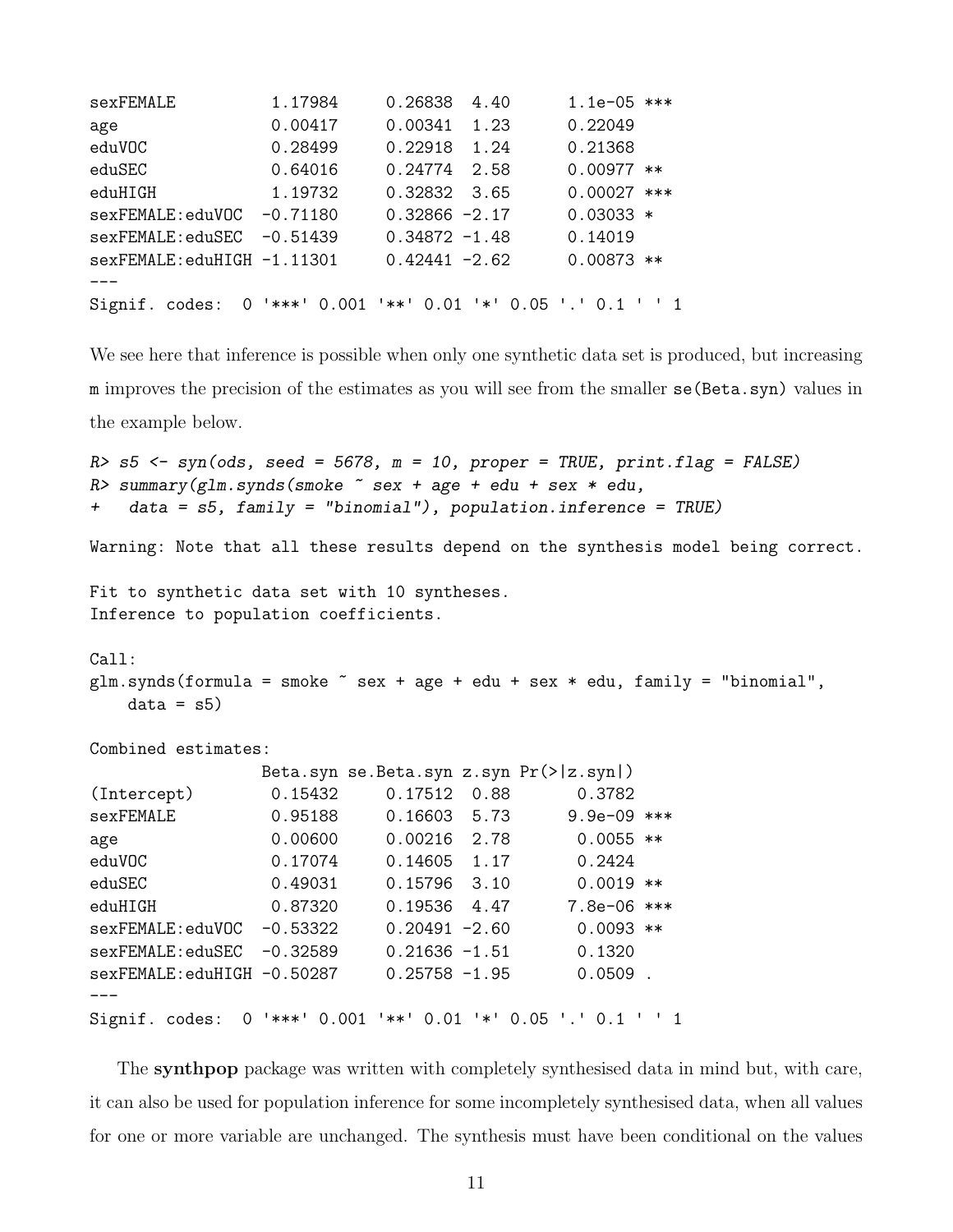of all unsynthesised variables. This can be done by placing them at the start of the visit sequence and setting their parameter method =  $"$ . The functions  $lm.synds()$  and  $glm.synds()$  check this condition and print warnings, as we saw for the synthesis s2 above.

If only the unchanged variables are all predictor variables in a statistical model then the methods for population inference described above will still apply. However, if one of the unchanged variables is the dependent variable in a statistical model the results above will not hold because the between-synthesis variance will generally be smaller than it would have been if the variable had been completely synthesised. In this case the between synthesis variance can be estimated from multiple syntheses [\[7\]](#page-27-0) with standard errors calculated as  $\sqrt{b_m/m + \bar{v}_m k/n}$ . This standard error estimate requires  $m > 1$  and larger values of m such as  $m > 5$  are recommended for reliable results. This estimate of standard error is valid for any inference from synthetic data, but the requirement for multiple syntheses, and the associated increase in disclosure risk, means it should only be used when it is the only choice. Simulations and theoretical results have confirmed that it is only required for population inference when the dependent variable is not completely synthesised.

To use the method due to [\[7\]](#page-27-0) the parameter incomplete must be set to TRUE. In the next example smoke is not synthesised and the other variables are synthesised from its unchanged values.

```
R > s6 <- syn(ods, seed = 910011, m = 6,
+ method = c("", "cart", "cart", "cart"), print.flag = FALSE)
R> summary(glm.synds(smoke \tilde{ } sex + age + edu + sex * edu,
+ data = s6, family = "binomial"), population.inference = TRUE,
+ incomplete = TRUE)
```

```
Note: Your response variable is not synthesised. The compare
method for evaluating lack-of-fit and a summary of your model
with population.inference = TRUE should use incomplete = TRUE
(see vignette on inference for details).
```
Warning: Note that all these results depend on the synthesis model being correct.

Fit to synthetic data set with 6 syntheses. Inference to population coefficients.

Call:  $glm.synds(formula = smoke \texttt{`} sex + age + edu + sex * edu, family = "binomial",$  $data = s6$ 

Combined estimates: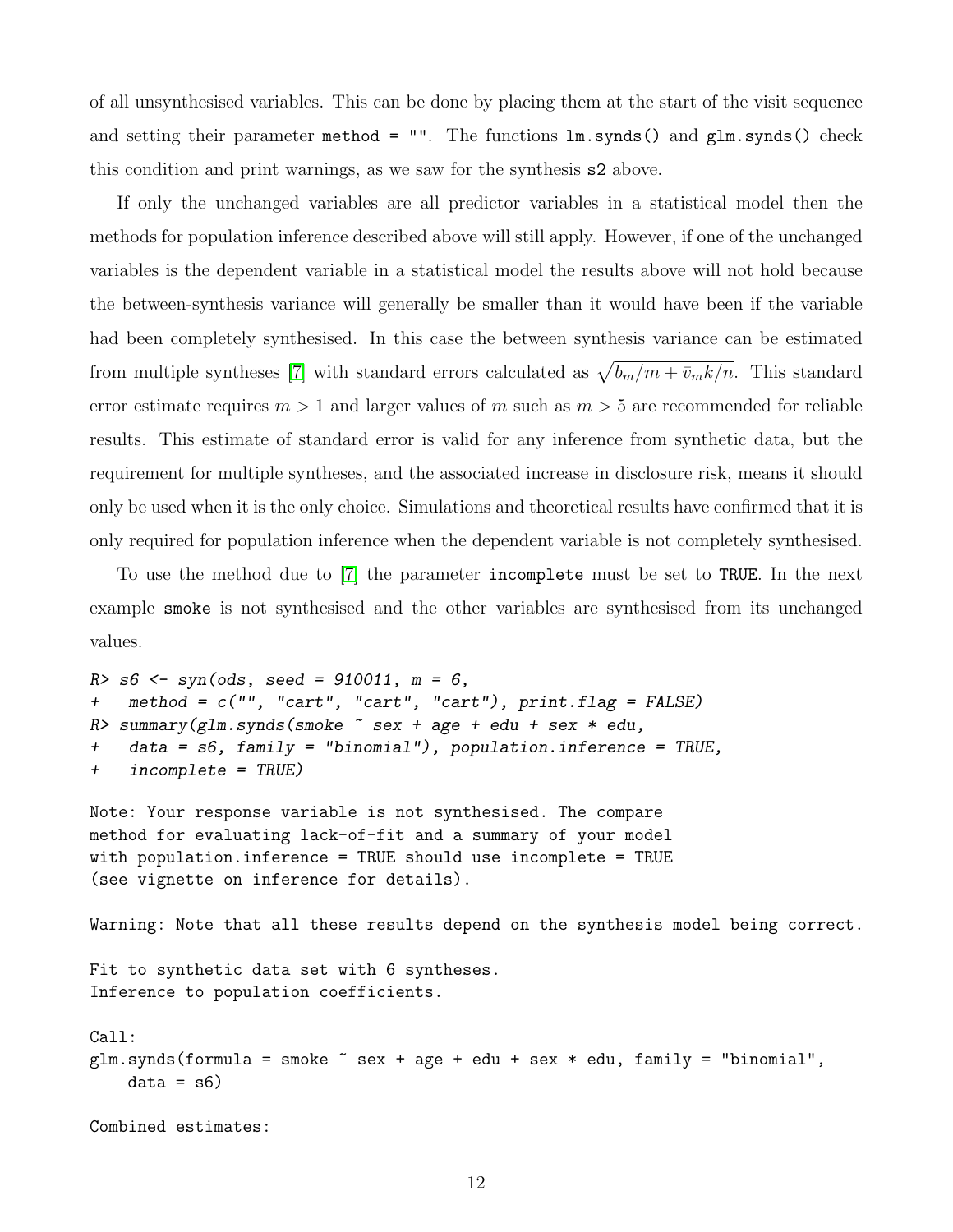```
Beta.syn se.Beta.syn z.syn Pr(>|z.syn|)
(Intercept) -0.04101 0.16765 -0.24 0.80677
sexFEMALE 1.09972 0.15641 7.03 2.0e-12 ***
age 0.00669 0.00206 3.25 0.00117 **
eduVOC 0.26191 0.13921 1.88 0.05992 .
eduSEC 0.67958 0.15291 4.44 8.8e-06 ***
eduHIGH 1.18870 0.19202 6.19 6.0e-10 ***
sexFEMALE:eduVOC -0.61950 0.18993 -3.26 0.00111 **
sexFEMALE:eduSEC -0.50483 0.21715 -2.32 0.02008 *
sexFEMALE:eduHIGH -0.90513 0.23823 -3.80 0.00015 ***
---Signif. codes: 0 '***' 0.001 '**' 0.01 '*' 0.05 '.' 0.1 ' ' 1
R> summary(glm.synds(smoke \tilde{ } sex + age + edu + sex * edu,
   data = s6, family = "binomial"), population.inference = TRUE)
Note: Your response variable is not synthesised. The compare
method for evaluating lack-of-fit and a summary of your model
with population.inference = TRUE should use incomplete = TRUE
(see vignette on inference for details).
Warning: Note that all these results depend on the synthesis model being correct.
Fit to synthetic data set with 6 syntheses.
Inference to population coefficients.
Call:
glm.synds(formula = smoke \texttt{`} sex + age + edu + sex * edu, family = "binomial",
   data = s6Combined estimates:
               Beta.syn se.Beta.syn z.syn Pr(>|z.syn|)
(Intercept) -0.04101 0.17140 -0.24 0.81092
sexFEMALE 1.09972 0.16233 6.77 1.2e-11 ***
age 0.00669 0.00212 3.15 0.00161 **
eduVOC 0.26191 0.14316 1.83 0.06733 .
eduSEC 0.67958 0.15537 4.37 1.2e-05 ***
eduHIGH 1.18870 0.19391 6.13 8.8e-10 ***
sexFEMALE:eduVOC -0.61950 0.20065 -3.09 0.00202 **
sexFEMALE:eduSEC -0.50483 0.21196 -2.38 0.01723 *
sexFEMALE:eduHIGH -0.90513 0.25270 -3.58 0.00034 ***
---
Signif. codes: 0 '***' 0.001 '**' 0.01 '*' 0.05 '.' 0.1 ' ' 1
```
The first command here gives the correct estimates for incompletely synthesised data with standard errors calculated from differences between the syntheses. The second one gives the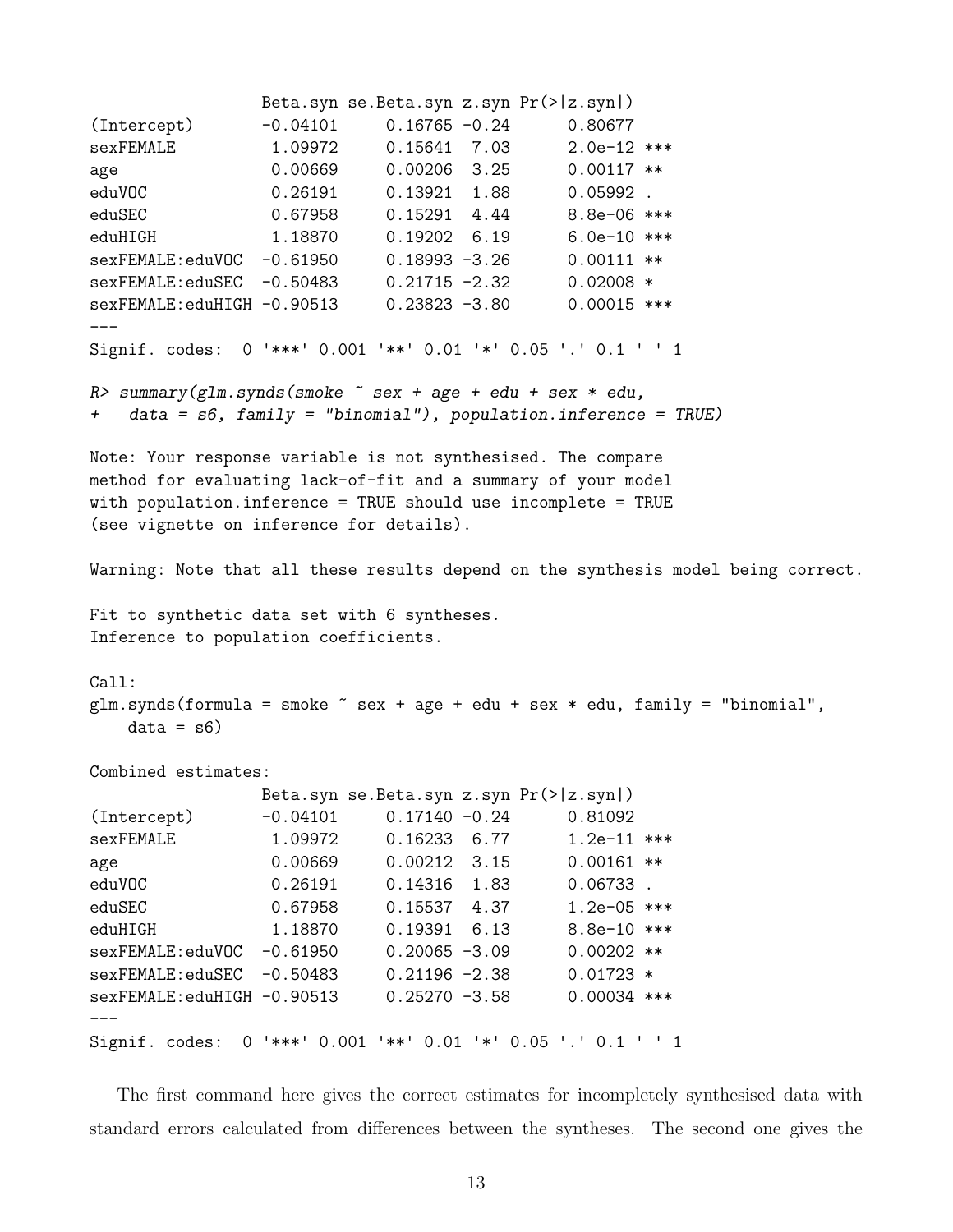results you would obtain by ignoring the fact that some of the variables have not been synthesised. Differences are very small here because with  $m = 6$  the contribution from the first term under the square root is small compared to the second term.

In addition to these combined estimates from all the syntheses, the user can choose to print out the results from selected individual syntheses from the m with the parameter (msel). These are simply what the original functions  $(\text{lm}() \text{ or } \text{glm}() )$  would report.

```
R> summary(glm.synds(smoke \tilde{ } sex + age + edu + sex * edu,
+ data = s6, family = "binomial"), population.inference = TRUE,
+ incomplete = TRUE, msel = 1:2)
```

```
Note: Your response variable is not synthesised. The compare
method for evaluating lack-of-fit and a summary of your model
with population.inference = TRUE should use incomplete = TRUE
(see vignette on inference for details).
```
Warning: Note that all these results depend on the synthesis model being correct.

Fit to synthetic data set with 6 syntheses. Inference to population coefficients.

```
Call:
glm.synds(formula = smoke \texttt{`} sex + age + edu + sex * edu, family = "binomial",data = s6
```
Combined estimates:

|                            |                |                  |      | Beta.syn se.Beta.syn $z \text{.syn Pr}(>  z \text{.syn} )$ |  |
|----------------------------|----------------|------------------|------|------------------------------------------------------------|--|
| (Intercept)                | $-0.04101$     | $0.16765 - 0.24$ |      | 0.80677                                                    |  |
| sexFEMALE                  | 1.09972        | 0.15641          | 7.03 | $2.0e-12$ ***                                              |  |
| age                        | 0.00669        | 0.00206          | 3.25 | $0.00117$ **                                               |  |
| eduVOC                     | 0.26191        | 0.13921          | 1.88 | $0.05992$ .                                                |  |
| eduSEC                     | 0.67958        | 0.15291          | 4.44 | $8.8e-06$ ***                                              |  |
| eduHIGH                    | 1.18870        | 0.19202          | 6.19 | $6.0e-10$ ***                                              |  |
| sexFEMALE:eduVOC           | $-0.61950$     | $0.18993 - 3.26$ |      | $0.00111**$                                                |  |
| sexFEMALE:eduSEC           | $-0.50483$     | $0.21715 - 2.32$ |      | $0.02008 *$                                                |  |
| $sex$ $FEMAI.F: eduHIGH$   | $-0.90513$     | $0.23823 - 3.80$ |      | $0.00015$ ***                                              |  |
|                            |                |                  |      |                                                            |  |
| Signif. codes:<br>$\Omega$ | '***'<br>0.001 | ╹⋇⋇╹<br>0.01     | 「*「  | $0.05$ $\cdot$ $\cdot$ 0.1                                 |  |

Estimates for selected syntheses contributing to the combined estimates:

Coefficients:

|             | syn=1 | syn=2                 |
|-------------|-------|-----------------------|
| (Intercept) |       | $0.105834 - 0.204342$ |
| sexFEMALE   |       | 0.925590 1.096909     |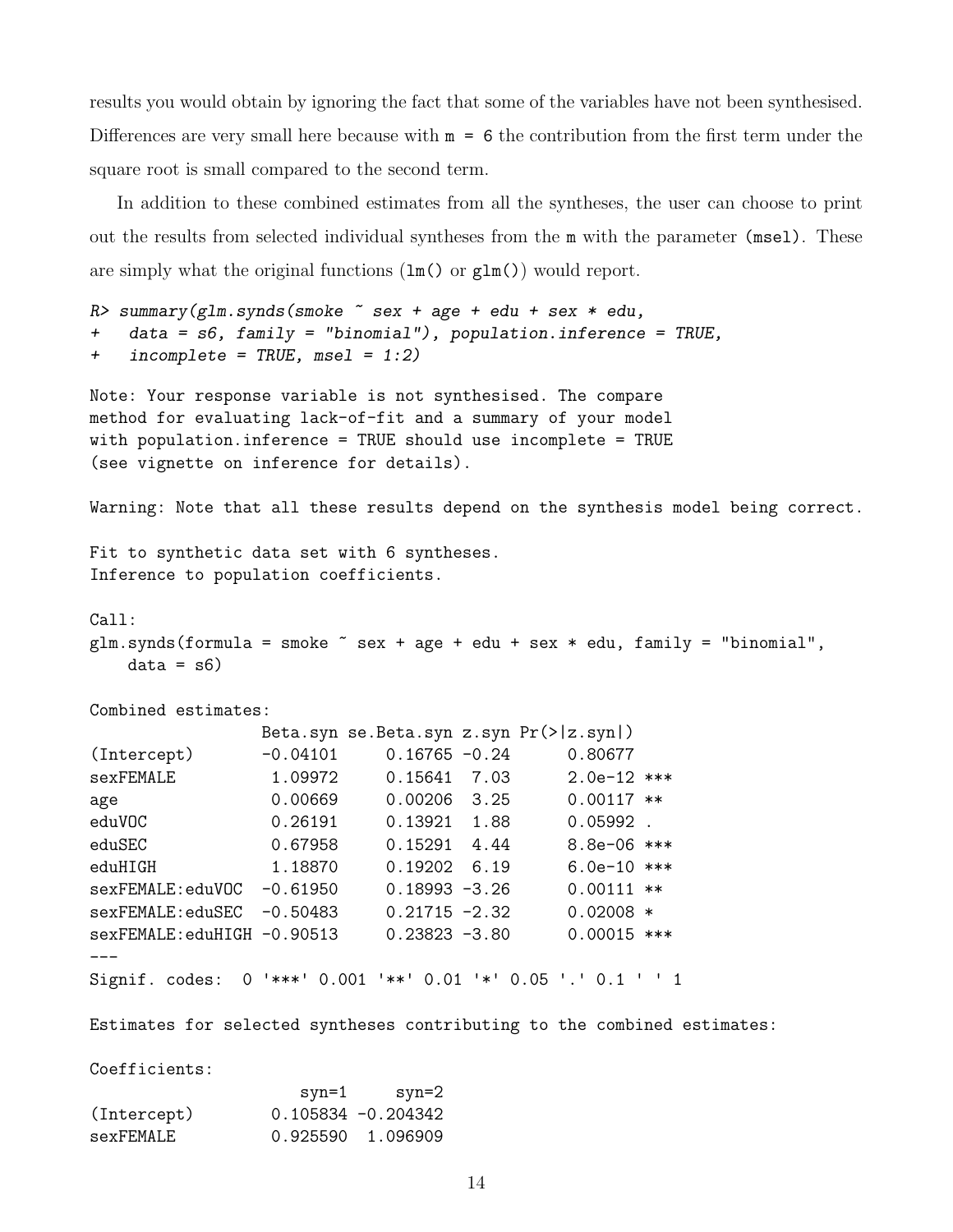| age                                    |                   | 0.006438 0.007549 |
|----------------------------------------|-------------------|-------------------|
| eduVOC                                 | 0.186651 0.390548 |                   |
| eduSEC                                 | 0.561233 0.738674 |                   |
| eduHIGH                                | 1.032438 1.474124 |                   |
| sexFEMALE: eduVOC -0.566410 -0.574549  |                   |                   |
| sexFEMALE: eduSEC -0.387106 -0.315839  |                   |                   |
| sexFEMALE: eduHIGH -0.716155 -1.011531 |                   |                   |
| z values:                              |                   |                   |
|                                        | syn=1 syn=2       |                   |
| (Intercept)                            | $0.6775 - 1.295$  |                   |
| sexFEMALE                              | 6.2021 7.581      |                   |
| age                                    | 3.3170 3.825      |                   |
| eduVOC                                 | 1.4097 3.001      |                   |
| eduSEC                                 | 3.8781 5.283      |                   |
| eduHIGH                                | 5.8812 7.741      |                   |
| sexFEMALE: eduVOC -3.0815 -3.148       |                   |                   |
| sexFEMALE: eduSEC -1.9765 -1.645       |                   |                   |
| sexFEMALE: eduHIGH -3.0885 -4.200      |                   |                   |

### <span id="page-14-0"></span>4 Comparing fits to the original and synthesised data

### 4.1 Overview of comparisons

The inferences from synthetic data, described above, all depend on the synthesising model being correct. If the original data can be accessed then the results of a model fitted to the original and synthetic data can be compared with the function compare.fit.synds() which provides a graphical representation of the differences as well as statistics to evaluate their importance. The methods we implement for evaluating these biases are standardised differences in the coefficients and a combined lack-of-fit test for the differences between the vector of coefficients estimated from the original and the synthetic data. These can be used to evaluate the specific utility of synthetic data for this analysis and they incorporate statistical tests of the null hypothesis that the synthesising model is the same as the model that is presumed to have generated the original data. Section [4.2](#page-15-0) explains the details of these methods.

The graphical output from compare.fit.synds() consists of a comparison of the confidence intervals for the coefficients calculated from the original and the synthetic data. Results also include a confidence interval overlap measure for each coefficient: the ratio of the overlap of the intervals to an average of their lengths. Previous use of confidence-interval-overlap measures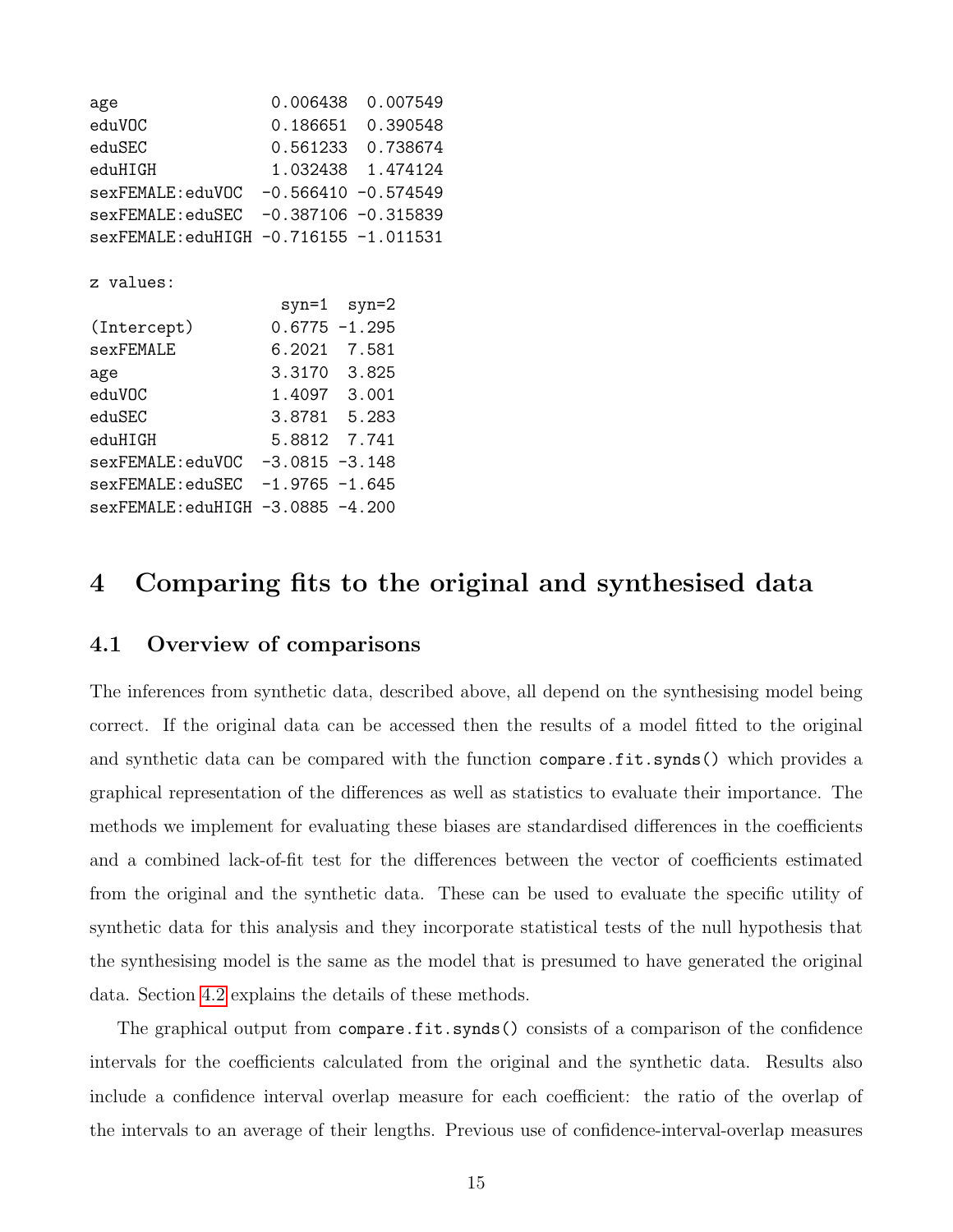[\[1,](#page-26-3) [2,](#page-26-4) [8\]](#page-27-1) have compared the intervals for population inference with synthetic data to the interval from the original data. The parameter population.inference = TRUE can be used to plot and calculate these intervals. But in the default case with population.inference = FALSE plots and intervals for the estimate of  $\hat{Q}$  expected from synthetic data are calculated. Details of each method are explained in Sections [4.3](#page-21-0) and [4.4.](#page-24-0)

#### <span id="page-15-0"></span>4.2 Assessing the bias in estimates from synthetic data

Function *compare.fit.synds*() calculates the standardised difference between the original and synthetic coefficients where the standardisation uses the standard errors of the original fit,  $\sqrt{v_{orig}}$ . In Section [2](#page-3-0) it was necessary to calculate the standard errors from an estimate  $\bar{V}_m$  of  $\hat{V}_{orig}$ , but here we have access to the original data and so we can use its known value. The vector of the means of the standardised differences,  $z_j$ , over m synthetic data sets is  $z = (\bar{q}_m - \hat{Q})/\sqrt{v_{orig}/m}$ . The mean of the absolute values of  $z_j$  for each coefficient, the  $|\bar{z}| = \sum_{j=1}^p |z_j|/p$  value, gives the first summary measure of the difference between the observed and synthetic data.

The standardised differences simply summarise the bias in the estimates in relation to the precision of the estimates from the original data. If the model used to synthesise the data was the one which generated the original data, for completely synthesised data with proper = FALSE the expected value of each  $|z_j|$  and of  $|\bar{z}|$  will be  $\sqrt{2/(m\pi)}$ <sup>[1](#page-15-1)</sup> taking the values 0.798, 0.356, 0.252, 0.056 for  $m = 1, 5, 10, 200$ . For completely synthesised data with proper = TRUE the expectations of  $|z_j|$  and of  $|\bar{z}|$  become  $\sqrt{(1+2/\pi)/m}$ , giving larger absolute differences. As m increases the bias expected in the null case when the synthesising model is correct decreases and the test described below will have greater power to detect a poor synthesising model. If the synthesising model is correct the coefficients from the synthetic data  $\bar{q}_m$  will have expectations  $\hat{Q}$  and variances  $v_{orig}(k/n)/m$  when the synthesis parameter proper = FALSE or  $v_{orig}(1+k/n)/m$  for synthesis with proper = TRUE [\[5\]](#page-26-0). These results allow a test of the bias of each coefficient to be calculated as a p-value giving the probability of a difference as large as that observed under the null hypothesis that the synthesising model is correct.

A composite lack-of-fit test for the vector of differences between the coefficients from the fit to

<span id="page-15-1"></span><sup>1</sup>From the expected value of a half-Normal distribution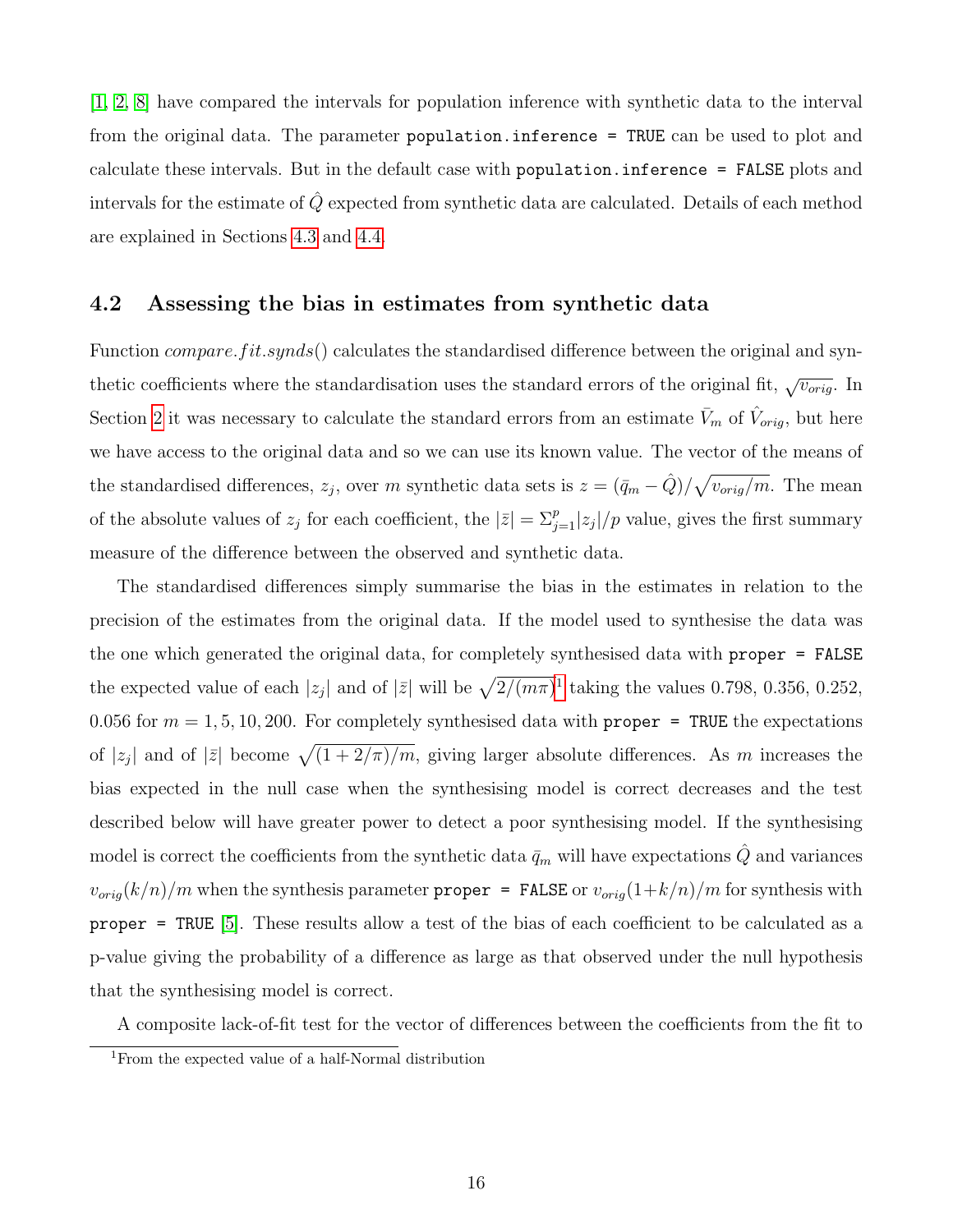the original and synthetic data can be obtained from the quadratic form

$$
LOF = (\bar{q}_m - \hat{Q})'V_{diff}^{-1}(\bar{q}_m - \hat{Q})
$$

where  $V_{diff}$  is the between synthesis variance-covariance matrix for the differences, which depends on the synthesis method used. For completely synthesised data  $V_{diff} = \hat{V}_{orig}(k/n)/m$  if the synthesis parameter proper = FALSE or  $V_{diff} = \hat{V}_{orig}(1 + k/n)/m$  for synthesis with proper = TRUE [\[5\]](#page-26-0). If the synthesis model is correct these  $LOF$  measures will have a  $\chi^2$  distribution with degrees of freedom equal to the number of coefficients in the model.

We illustrate these results with three different syntheses and three different logistic regression models. For the first synthesis s7 and the first fit f7 the synthesis model is compatible with the model fitted. By using the new function syn.strata the synthesis preserves all the relationships between the stratifying variable, synthesised first, and the within-stratum relationships. Here stratification is by the dependent variable "smoke" and within each smoking group education is modelled as a multinomial distribution conditional on sex, giving the correct model for f7.

```
R> ods <- ods[!is.na(ods$smoke), ] # remove 10 observations with missing "smoke"
R> s7 <- syn.strata(ods, m = 5, method = "parametric", strata = "smoke",
+ seed = 5678, visit.sequence = c("smoke", "sex", "edu", "age"),
+ print.flag = FALSE, tab.strataobs = FALSE)
R > f7 <- glm.synds(smoke \tilde{ } sex + edu + sex * edu, data = s7,
+ family = "binomial")
R compare(f7, ods, plot.intercept = TRUE, plot = "coef")
Call used to fit models to the data:
glm.synds(formula = smoke \tilde{ } sex + edu + sex * edu, family = "binomial",
   data = s7Differences between results based on synthetic and observed data:
               Std. coef diff p value CI overlap
(Intercept) 0.32869 0.462 0.9161
sexFEMALE 0.02840 0.949 0.9928
eduVOC -0.05738 0.898 0.9854
eduSEC -0.55124 0.218 0.8594
eduHIGH 0.28253 0.528 0.9279
sexFEMALE:eduVOC -0.30147 0.500 0.9231
sexFEMALE:eduSEC 0.19246 0.667 0.9509
sexFEMALE:eduHIGH -0.05116 0.909 0.9869
```
Measures for 5 syntheses and 8 coefficients Mean confidence interval overlap: 0.9428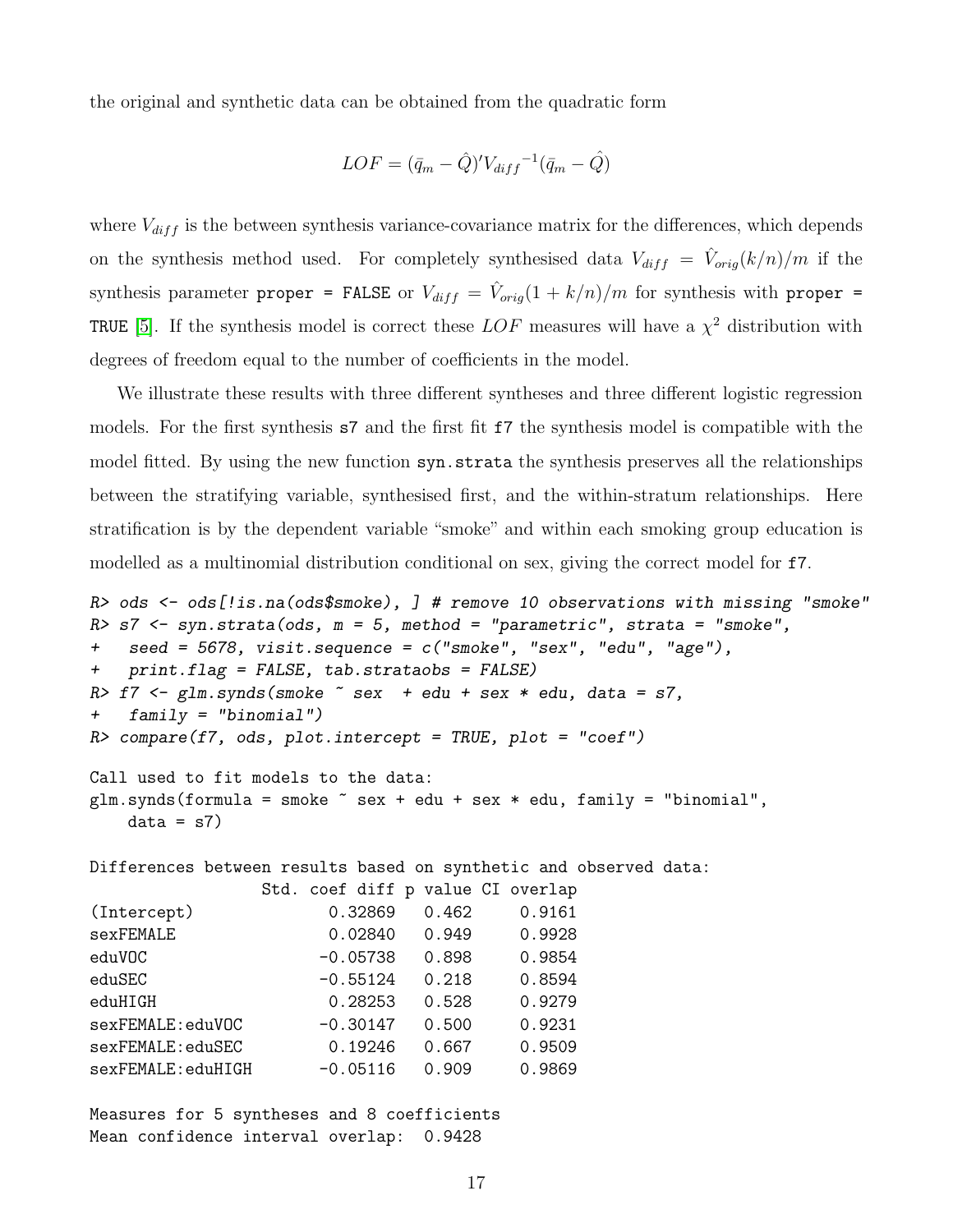```
Mean absolute std. coef diff: 0.2242
Lack-of-fit: 7.942; p-value 0.439 for test that synthesis model is compatible
with a chi-squared test with 8 degrees of freedom
```
Confidence interval plot:

As expected, there is no evidence of any lack of fit and  $|\bar{z}|$  is not out of line with what we expect with  $m = 5$ . The second example is more typical of what a user of **synthpop** might use with the default method cart for all variables.

```
R> ods <- ods[!is.na(ods$smoke), ] # remove 10 observationswith missing "smoke"
R > s8 <- syn(ods, m = 5, seed = 5678,
+ visit.sequence = c("sex", "edu", "age", "smoke"), print.flag = FALSE)
R > 18 <- glm.synds(smoke \tilde{ } sex + age + edu + sex * age, data = s8,
+ family = "binomial")
R> compare(f8, ods)
Call used to fit models to the data:
glm.synds(formula = smoke \texttt{`} sex + age + edu + sex * age, family = "binomial",data = s8Differences between results based on synthetic and observed data:
            Std. coef diff p value CI overlap
(Intercept) -0.42149 0.346 0.8925
sexFEMALE 1.21259 0.007 0.6907
age 1.33064 0.003 0.6605
eduVOC -0.45924 0.304 0.8828
eduSEC -0.01688 0.970 0.9957
eduHIGH -0.14326 0.749 0.9635
sexFEMALE:age -1.88734 0.000 0.5185
Measures for 5 syntheses and 7 coefficients
Mean confidence interval overlap: 0.8006
Mean absolute std. coef diff: 0.7816
Lack-of-fit: 31.85; p-value 0 for test that synthesis model is compatible
with a chi-squared test with 7 degrees of freedom
```
Confidence interval plot:

While the lack-of-fit test indicates differences and there is clear evidence of bias for two of the seven coefficients and some evidence for a third one, the general pattern of coefficients, illustrated in Figure 1, is the same fore both intervals and would not mislead any decisions to be made on the basis of preliminary analysis with the synthetic data. This is an example of a general point that we should not expect that these tests of fit should show no differences since it is sufficient for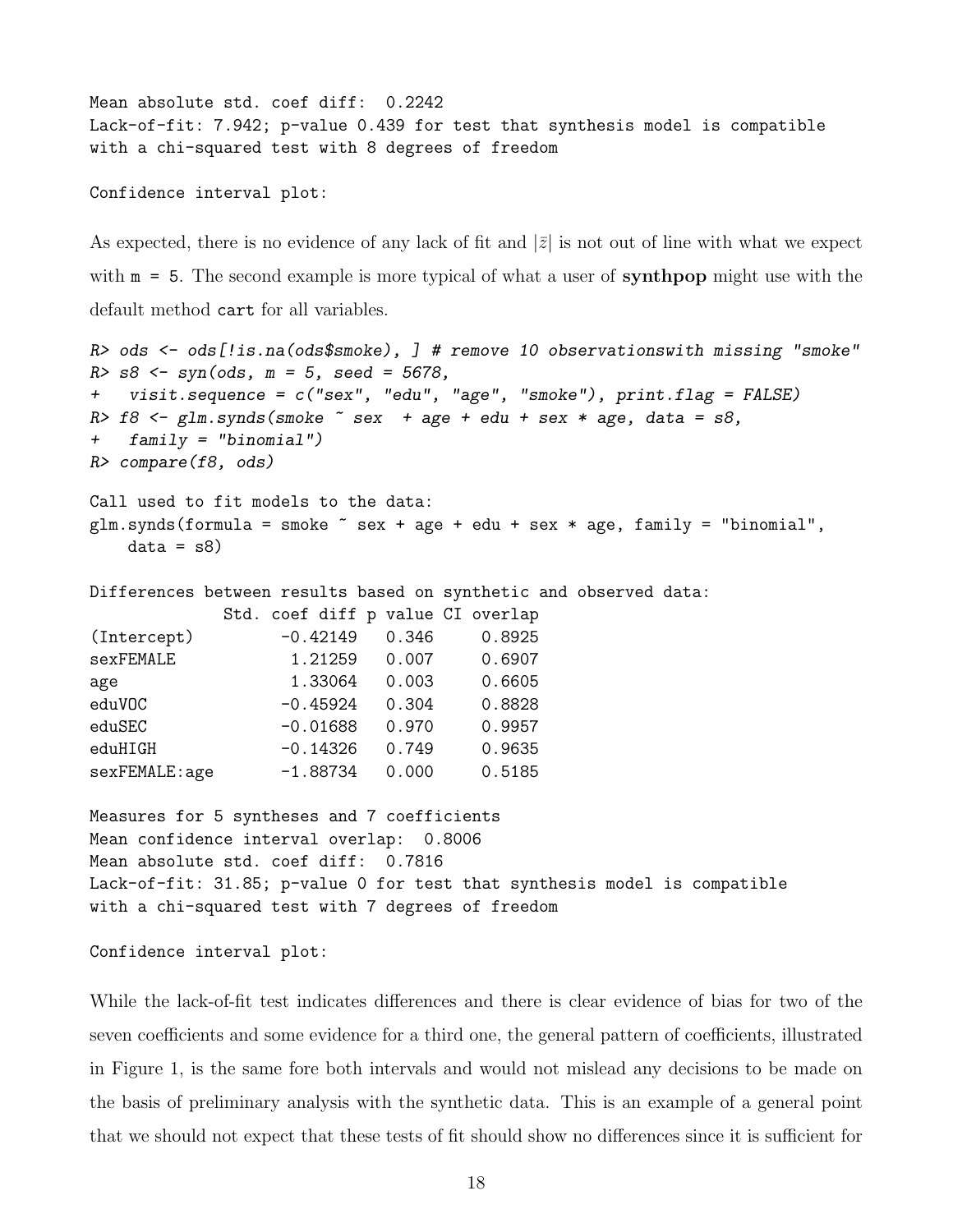

Figure 1: Comparison of intervals for fit f8 and original data.

the synthetic data to be a good approximation to the original. The p-values tell us that there is evidence of a difference but not how important it may be. The effect size, measured here by  $z_i$ (Std. coef diff), gives a better measure of importance. In this example the largest absolute effect size is only 1.4. The third synthesis uses the method "sample" for all variables, a bootstrap sample that does not preserve any of the relationships between variables, and the fitted model is clearly wrong with every coefficient giving evidence of a difference and the large absolute effect sizes, with three over 5.

```
R > s9 <- syn(ods, m = 5, seed = 5678, method = "sample",
+ visit.sequence = c("sex", "edu", "age", "smoke"), print.flag = FALSE)
R > 19 <- glm.synds(smoke \degree sex + age + edu + sex * edu, data = s9,
+ family = "binomial")
R> compare(f9, ods)
Call used to fit models to the data:
glm.synds(formula = smoke \tilde{\phantom{a}} sex + age + edu + sex * edu, family = "binomial",
    data = s9
```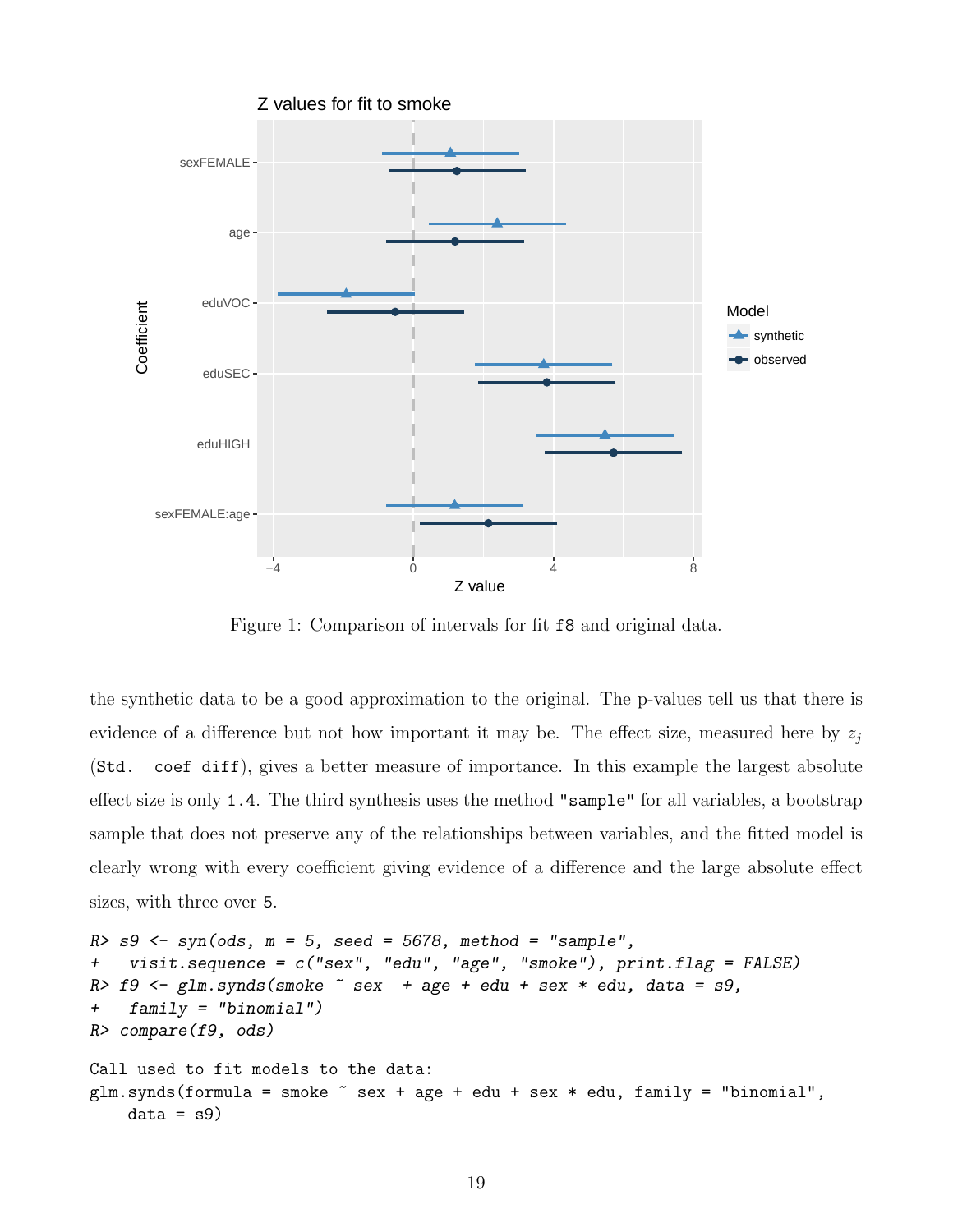| Differences between results based on synthetic and observed data: |                                   |       |                            |  |
|-------------------------------------------------------------------|-----------------------------------|-------|----------------------------|--|
|                                                                   | Std. coef diff p value CI overlap |       |                            |  |
| (Intercept)                                                       | 6.4247                            |       | $0.000 - 0.63899$          |  |
| sexFEMALE                                                         |                                   |       | $-5.9487$ 0.000 $-0.51755$ |  |
| age                                                               |                                   |       | $-3.5460$ 0.000 0.09538    |  |
| eduVOC                                                            | -0.8268                           |       | $0.065$ 0.78909            |  |
| eduSEC                                                            | -3.8452                           | 0.000 | 0.01906                    |  |
| eduHIGH                                                           | -5.8503                           | 0.000 | $-0.49245$                 |  |
| sexFEMALE:eduVOC                                                  | 1.9332                            | 0.000 | 0.50682                    |  |
| sexFEMALE:eduSEC                                                  | 2.0516                            | 0.000 | 0.47661                    |  |
| sexFEMALE:eduHIGH                                                 | 2.5434                            | 0.000 | 0.35116                    |  |
|                                                                   |                                   |       |                            |  |
| Measures for 5 syntheses and 9 coefficients                       |                                   |       |                            |  |

Mean confidence interval overlap: 0.06546 Mean absolute std. coef diff: 3.663 Lack-of-fit: 941.1; p-value 0 for test that synthesis model is compatible with a chi-squared test with 9 degrees of freedom

Confidence interval plot:

When the dependent variable is not synthesised we need to set incomplete = TRUE for correct inference. This leads to the calculation of the variance matrix of the differences as  $V_{diff} = B_m/m$ . This variance matrix will be singular if the  $m$  is smaller than then number of coefficients  $(p)$ and  $m$  considerably larger than  $p$  is recommended. In this case the lack-of-fit test needs to use Hotelling's  $T^2$  statistic referred to an F distribution with degrees of freedom p and  $m - p$ . In the next example two variables, including the dependent variable are unsynthesised so incomplete = TRUE is required and m increased to 20.

```
R > s10 <- syn(ods, seed = 910011, m = 20, method = c("", "", "cart", "cart"),
+ print.flag = FALSE)
R> f10 \leftarrow glm.synds(smoke \tilde{ } sex + age + edu + sex * edu, data = s10,
+ family = "binomial")
Note: Your response variable is not synthesised. The compare
method for evaluating lack-of-fit and a summary of your model
with population.inference = TRUE should use incomplete = TRUE
(see vignette on inference for details).
R> compare(f10, ods)
Call used to fit models to the data:
glm.synds(formula = smoke \texttt{m} + age + edu + sex * edu, family = "binomial",data = s10Differences between results based on synthetic and observed data:
```
Std. coef diff p value CI overlap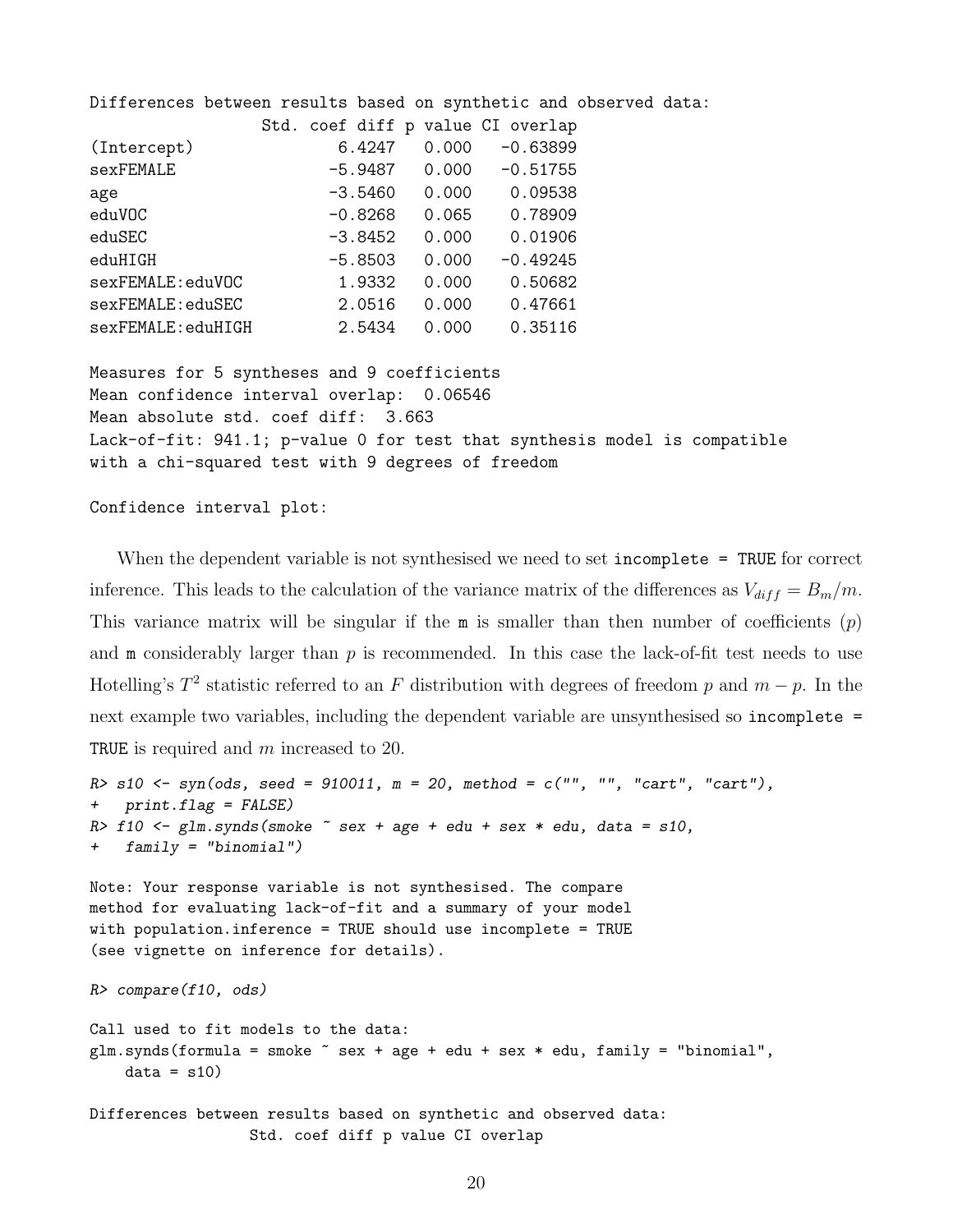| (Intercept)       | 0.4368    | 0.051 | 0.8886 |
|-------------------|-----------|-------|--------|
| sexFEMALE         | 0.1818    | 0.416 | 0.9536 |
| age               | $-0.3999$ | 0.074 | 0.8980 |
| eduVOC            | $-0.3535$ | 0.114 | 0.9098 |
| eduSEC            | $-0.3424$ | 0.126 | 0.9127 |
| eduHIGH           | $-0.1115$ | 0.618 | 0.9716 |
| sexFEMALE:eduVOC  | 0.1105    | 0.621 | 0.9718 |
| sexFEMALE:eduSEC  | $-0.3167$ | 0.157 | 0.9192 |
| sexFEMALE:eduHIGH | $-0.2363$ | 0.291 | 0.9397 |
|                   |           |       |        |

Measures for 20 syntheses and 9 coefficients Mean confidence interval overlap: 0.9294 Mean absolute std. coef diff: 0.2766 Lack-of-fit: 19.97; p-value 0.018 for test that synthesis model is compatible with a chi-squared test with 9 degrees of freedom

Confidence interval plot:

 $R$ > compare(f10, ods, incomplete = TRUE)

Call used to fit models to the data:  $glm.synds(formula = smoke \texttt{`}$  sex + age + edu + sex \* edu, family = "binomial",  $data = s10$ 

Differences between results based on synthetic and observed data:

|                   |  |           |       | Std. coef diff p value CI overlap |  |
|-------------------|--|-----------|-------|-----------------------------------|--|
| (Intercept)       |  | 0.4368    | 0.017 | 0.8886                            |  |
| sexFEMALE         |  | 0.1818    | 0.425 | 0.9536                            |  |
| age               |  | $-0.3999$ | 0.043 | 0.8980                            |  |
| eduVOC            |  | $-0.3535$ | 0.043 | 0.9098                            |  |
| eduSEC            |  | $-0.3424$ | 0.146 | 0.9127                            |  |
| eduHIGH           |  | $-0.1115$ | 0.567 | 0.9716                            |  |
| sexFEMALE:eduVOC  |  | 0.1105    | 0.622 | 0.9718                            |  |
| sexFEMALE:eduSEC  |  | $-0.3167$ | 0.228 | 0.9192                            |  |
| sexFEMALE:eduHIGH |  | $-0.2363$ | 0.351 | 0.9397                            |  |

Measures for 20 syntheses and 9 coefficients Mean confidence interval overlap: 0.9294 Mean absolute std. coef diff: 0.2766 Lack-of-fit: 3.302; p-value 0.033 for test that synthesis model is compatible with an F distribution with 9 and 11 degrees of freedom

Confidence interval plot:

This gives a fit that, judged by the values of  $z_j$ , (Std. coef diff) and the overlaps is acceptable, but with m = 20 there is evidence of lack-of-fit for two coefficients.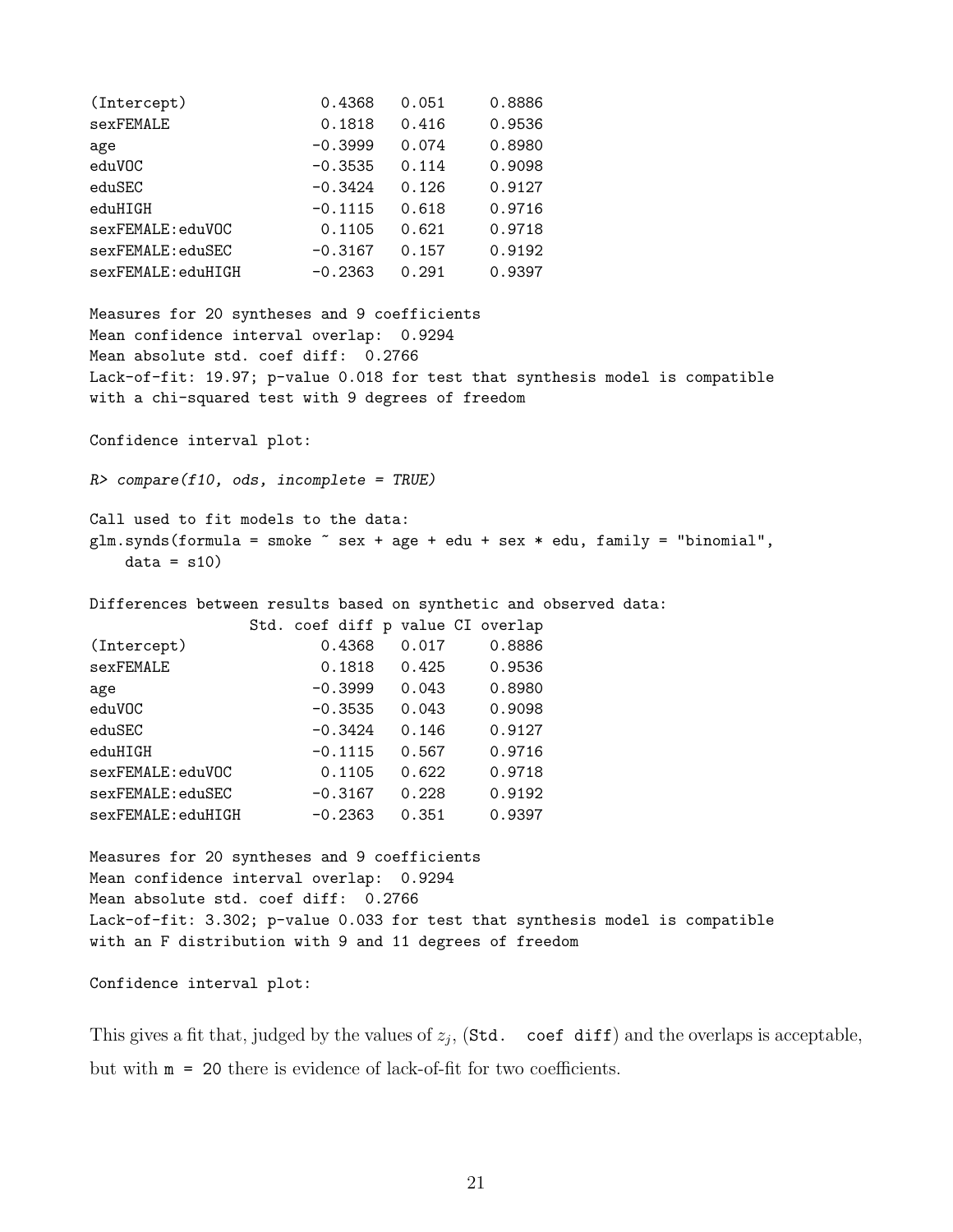#### <span id="page-21-0"></span>4.3 Confidence interval overlap when population.inference = FALSE

In this case confidence interval overlaps are calculated using the standard errors from the original fit. The overlap for the  $i^{th}$  coefficient is

$$
IO_j = \left[\frac{\min(u_o, u_s) - \max(l_o, l_s)}{u_o - l_o}\right] \tag{1}
$$

where the confidence interval for the original coefficient is  $(l_o, u_o)$  and for that from the synthesised data is  $(l_s, u_s)$ . When the intervals do not overlap  $IO_j$  becomes negative. Note that this interval is a simplification of Equation [2,](#page-24-1) below, proposed by [\[3\]](#page-26-5) because both intervals are the same length. The two intervals are offset by  $|z_j|$  so that standardised difference and the interval overlap are linearly related by  $IO_j = 1 - |z_j|/(2q_{N(1-\alpha/2)})$ , where  $q_{N(1-\alpha/2)}$  is the quantile of the Normal distribution used in calculating the confidence intervals, i.e. 1.96 for 95% intervals. The average of the overlaps can then be used as a second summary measure of utility.

The expected value of  $IO_j$  for 95% intervals will be  $1 - \sqrt{2/(m\pi)}/(2 \cdot 1.96)$ , giving expected overlaps of 79.6%, 90.9%, 93.5% and 98.6% for  $m = 1, 5, 10, 200$ .

To illustrate these methods we select three different fitted models. In the first case the synthesis model is compatible with the model being fitted. A model with smoking predicted from sex, education and its interactions is evaluated. The synthesis is stratified by the dependent variable, smoking, with missing values removed and a parametric model with sex and education is fitted in each stratum, giving a synthesis compatible with the model.

```
R> ods <- ods[!is.na(ods$smoke), ]
R > s11 <- syn.strata(ods, m = 5, visit.sequence = c(4, 1, 2),
+ method = "parametric", strata = "smoke", seed = 5678, print.flag = FALSE)
Number of observations in strata (original data):
YES NO
1277 3713
R> s12 <- syn.strata(ods, m = 5, visit.sequence = c(4, 1, 2),
+ method = "parametric", strata = "smoke", seed = 1234, proper = TRUE,
+ print.flag = FALSE, tab.strataobs = FALSE)
R> f11 <- glm.synds(smoke \tilde{ } sex + edu + sex * edu, data = s11,
+ family = "binomial")
R> compare(f11, ods, plot.intercept = TRUE, plot = "coef")
Call used to fit models to the data:
glm.synds(formula = smoke \text{ }^{\sim} sex + edu + sex * edu, family = "binomial",
```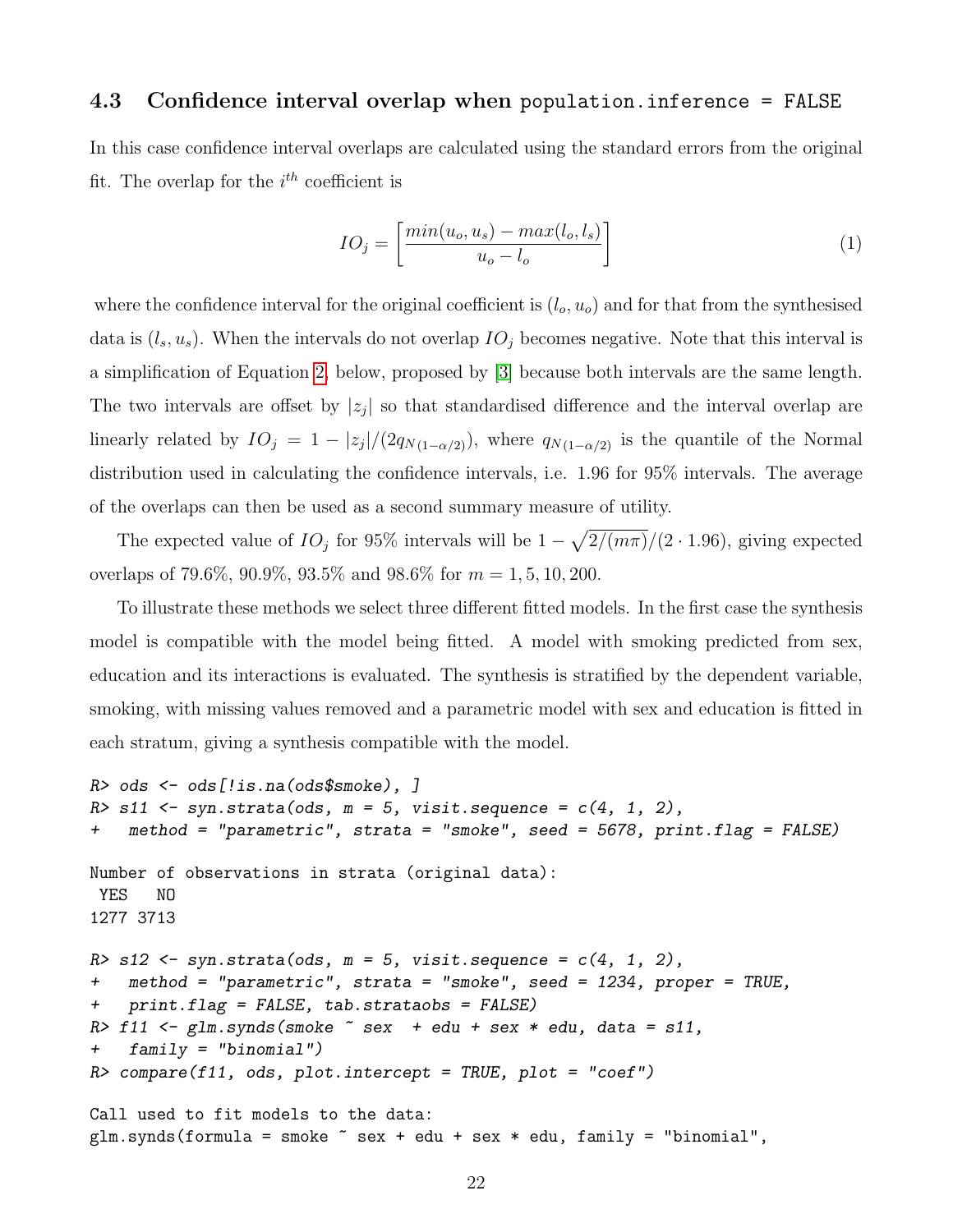$data = s11)$ 

Differences between results based on synthetic and observed data:

|                                                                                                                                                                                                                                                                                                                  | Std. coef diff p value CI overlap |       |                           |  |
|------------------------------------------------------------------------------------------------------------------------------------------------------------------------------------------------------------------------------------------------------------------------------------------------------------------|-----------------------------------|-------|---------------------------|--|
| (Intercept)                                                                                                                                                                                                                                                                                                      | $-0.1171$ 0.794                   |       | 0.9701                    |  |
| sexFEMALE                                                                                                                                                                                                                                                                                                        |                                   |       | $0.1947$ $0.663$ $0.9503$ |  |
| eduVOC                                                                                                                                                                                                                                                                                                           | 0.3765 0.400 0.9040               |       |                           |  |
| eduSEC                                                                                                                                                                                                                                                                                                           |                                   |       | $-0.2325$ 0.603 0.9407    |  |
| eduHIGH                                                                                                                                                                                                                                                                                                          | 0.4476  0.317  0.8858             |       |                           |  |
| sexFEMALE:eduVOC -0.4413 0.324 0.8874                                                                                                                                                                                                                                                                            |                                   |       |                           |  |
| sexFEMALE:eduSEC 0.2850 0.524 0.9273                                                                                                                                                                                                                                                                             |                                   |       |                           |  |
| sexFEMALE:eduHIGH -0.1582 0.724 0.9596                                                                                                                                                                                                                                                                           |                                   |       |                           |  |
| Measures for 5 syntheses and 8 coefficients                                                                                                                                                                                                                                                                      |                                   |       |                           |  |
| Mean confidence interval overlap: 0.9282                                                                                                                                                                                                                                                                         |                                   |       |                           |  |
| Mean absolute std. coef diff: 0.2816                                                                                                                                                                                                                                                                             |                                   |       |                           |  |
| Lack-of-fit: 6.581; p-value 0.582 for test that synthesis model is compatible                                                                                                                                                                                                                                    |                                   |       |                           |  |
| with a chi-squared test with 8 degrees of freedom                                                                                                                                                                                                                                                                |                                   |       |                           |  |
| Confidence interval plot:                                                                                                                                                                                                                                                                                        |                                   |       |                           |  |
| $R$ > f12 <- glm.synds(smoke $\tilde{ }$ sex + edu + sex * edu, data = s12,<br>$family = "binomial")$<br>$+$ $-$<br>$R$ > compare(f12, ods, plot.intercept = TRUE)<br>Call used to fit models to the data:<br>glm.synds(formula = smoke $\tilde{ }$ sex + edu + sex * edu, family = "binomial",<br>$data = s12)$ |                                   |       |                           |  |
|                                                                                                                                                                                                                                                                                                                  |                                   |       |                           |  |
| Differences between results based on synthetic and observed data:                                                                                                                                                                                                                                                |                                   |       |                           |  |
|                                                                                                                                                                                                                                                                                                                  | Std. coef diff p value CI overlap |       |                           |  |
| (Intercept)                                                                                                                                                                                                                                                                                                      |                                   |       | $0.3933$ $0.534$ 0.8997   |  |
| sexFEMALE                                                                                                                                                                                                                                                                                                        |                                   |       | $0.2501$ 0.693 0.9362     |  |
| eduVOC                                                                                                                                                                                                                                                                                                           |                                   |       | $-0.4516$ 0.475 0.8848    |  |
| eduSEC                                                                                                                                                                                                                                                                                                           | $0.1152$ 0.855                    |       | 0.9706                    |  |
| eduHIGH                                                                                                                                                                                                                                                                                                          | $-0.5143$                         | 0.416 | 0.8688                    |  |
| sexFEMALE:eduVOC                                                                                                                                                                                                                                                                                                 | $-0.5270$ 0.405                   |       | 0.8655                    |  |
| sexFEMALE:eduSEC                                                                                                                                                                                                                                                                                                 | $-0.6692$ 0.290                   |       | 0.8293                    |  |
| sexFEMALE:eduHIGH                                                                                                                                                                                                                                                                                                | $0.2907$ 0.646                    |       | 0.9258                    |  |
| Measures for 5 syntheses and 8 coefficients<br>Mean confidence interval overlap: 0.8976<br>Mean absolute std. coef diff: 0.4014<br>Lack-of-fit: 6.462; p-value 0.596 for test that synthesis model is compatible<br>with a chi-squared test with 8 degrees of freedom                                            |                                   |       |                           |  |

Confidence interval plot: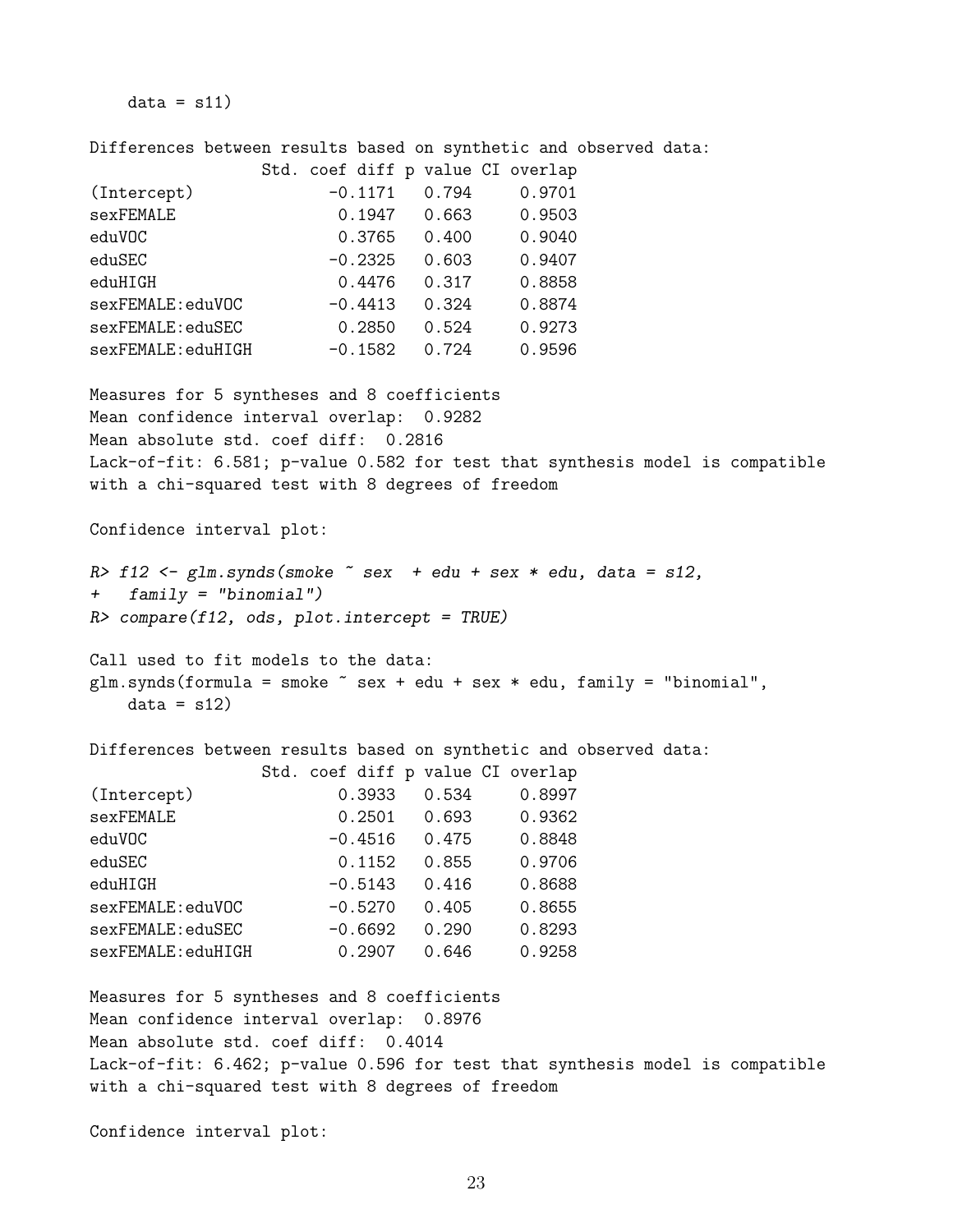The first synthesis gives results in line with what would be expected for standardised differences and overlaps from a correct model with  $m = 5$ , and the second with synthesis from the posterior predictive distribution of the parameters gives larger standardised differences and lower overlaps. In neither case does the lack-of-fit test suggest any problem with the synthesising model.

The next example uses parametric models which capture some of the relationships but largely miss the interaction between education and sex.

```
R> s13 <- syn(ods, m = 5, seed = 9101112, method = "parametric",
+ print.flag = FALSE)
R > s14 <- syn(ods, m = 5, seed = 1415, method = "parametric",
+ proper = TRUE, print.flag = FALSE)
R> f13 <- glm.synds(smoke \tilde{ } sex + edu + age + sex * edu, data = s13,
+ family = "binomial")
R> compare(f13, ods, plot.intercept = TRUE, plot = "coef")
Call used to fit models to the data:
glm.synds(formula = smoke \texttt{`} sex + edu + age + sex * edu, family = "binomial",
    data = s13)
```
Differences between results based on synthetic and observed data:

|                    |  |           |       | Std. coef diff p value CI overlap |
|--------------------|--|-----------|-------|-----------------------------------|
| (Intercept)        |  | $-0.1239$ | 0.782 | 0.9684                            |
| sexFEMALE          |  | $-2.2413$ | 0.000 | 0.4282                            |
| eduVOC             |  | $-0.1374$ | 0.759 | 0.9649                            |
| eduSEC             |  | 0.1301    | 0.771 | 0.9668                            |
| eduHIGH            |  | $-0.8849$ | 0.048 | 0.7742                            |
| age                |  | 0.5695    | 0.203 | 0.8547                            |
| sexFEMALE:eduVOC   |  | 2.7262    | 0.000 | 0.3045                            |
| sexFEMALE: eduSEC  |  | 1.6872    | 0.000 | 0.5696                            |
| sexFEMALE: eduHIGH |  | 2.7229    | 0.000 | 0.3054                            |

Measures for 5 syntheses and 9 coefficients Mean confidence interval overlap: 0.6819 Mean absolute std. coef diff: 1.247 Lack-of-fit: 81.3; p-value 0 for test that synthesis model is compatible with a chi-squared test with 9 degrees of freedom

Confidence interval plot:

R> f14 <- glm.synds(smoke  $\tilde{ }$  sex + edu + age + sex \* edu, data = s14, + family = "binomial")  $R$ > compare(f14, ods, plot.intercept = TRUE)

Call used to fit models to the data: glm.synds(formula = smoke  $\tilde{ }$  sex + edu + age + sex \* edu, family = "binomial",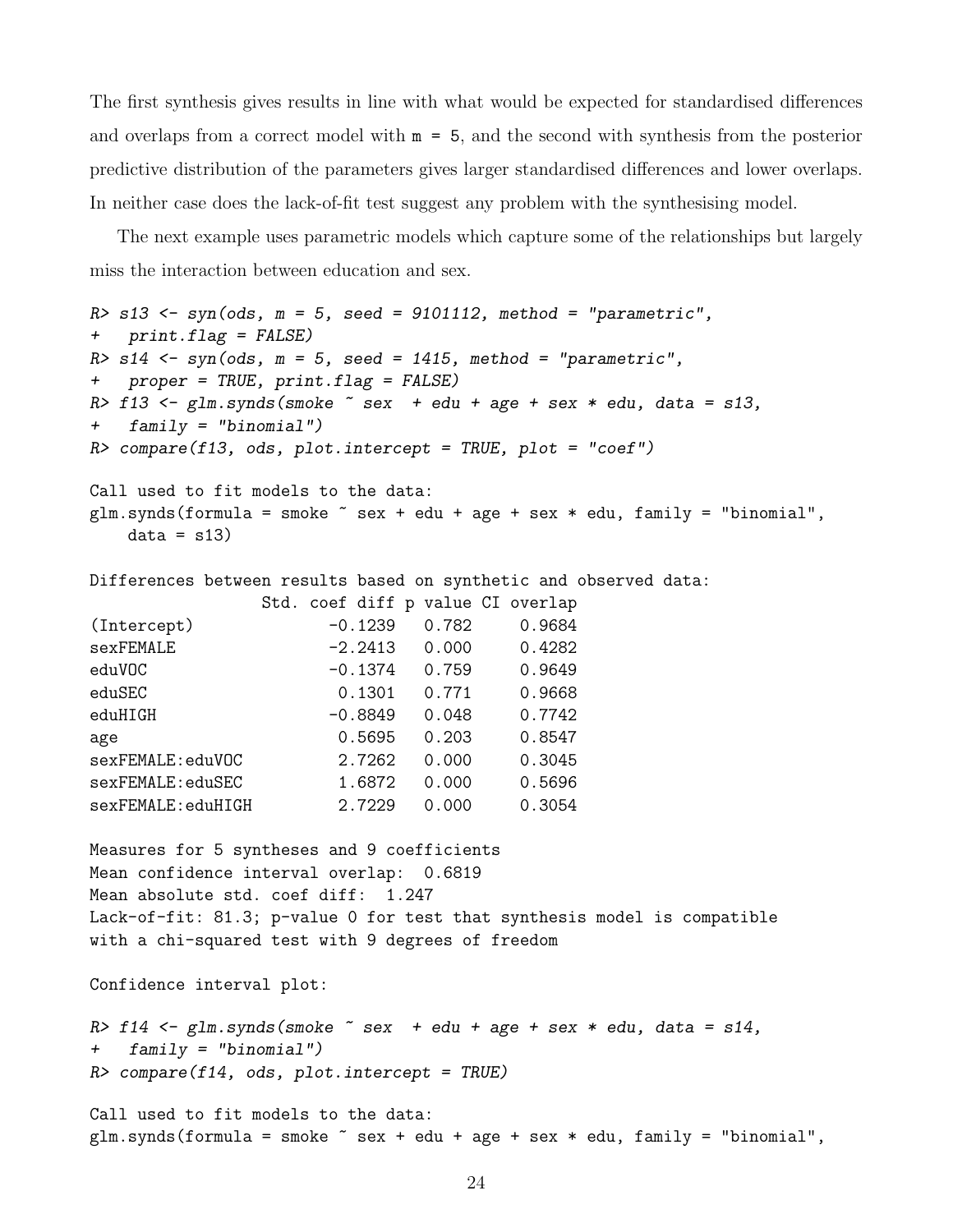$data = s14$ 

Differences between results based on synthetic and observed data:

|                   |            |       | Std. coef diff p value CI overlap |
|-------------------|------------|-------|-----------------------------------|
| (Intercept)       | $-0.46958$ | 0.458 | 0.8802                            |
| sexFEMALE         | $-2.42360$ | 0.000 | 0.3817                            |
| eduVOC            | $-0.57514$ | 0.363 | 0.8533                            |
| eduSEC            | $-0.02518$ | 0.968 | 0.9936                            |
| eduHIGH           | $-1.45091$ | 0.022 | 0.6299                            |
| age               | 1.14444    | 0.070 | 0.7080                            |
| sexFEMALE:eduVOC  | 3.27967    | 0.000 | 0.1633                            |
| sexFEMALE: eduSEC | 2.12833    | 0.001 | 0.4570                            |
| sexFEMALE:eduHIGH | 3.25245    | 0.000 | 0.1703                            |
|                   |            |       |                                   |

Measures for 5 syntheses and 9 coefficients Mean confidence interval overlap: 0.5819 Mean absolute std. coef diff: 1.639 Lack-of-fit: 52.33; p-value 0 for test that synthesis model is compatible with a chi-squared test with 9 degrees of freedom

Confidence interval plot:

Both syntheses identify the problems with the synthesis model, but the first analysis with proper = FALSE shows it more clearly.

### <span id="page-24-0"></span>4.4 Confidence intervals for population.inference = TRUE.

When the parameter population.inference of the compare.fit.synds() function is set to TRUE interval overlaps are calculated as

<span id="page-24-1"></span>
$$
IO_j = 0.5 \left[ \frac{\min(u_o, u_s) - \max(l_o, l_s)}{u_o - l_o} + \frac{\min(u_o, u_s) - \max(l_o, l_s)}{u_s - l_s} \right]
$$
(2)

as proposed by [\[3\]](#page-26-5). Here the proportion of overlap is calculated with the geometric mean of the interval lengths in the denominator. When the intervals are calculated on the original scales (plot = "coef") they differ in length, with that from the synthetic data usually being wider. If the intervals are printed and plotted as z statistics ( $plot = "z")$  these differences in width of intervals are not apparent because each one has been standardised by its standard error. The differences are most pronounced for small m and when the data have been synthesised with proper = TRUE as in s16 below.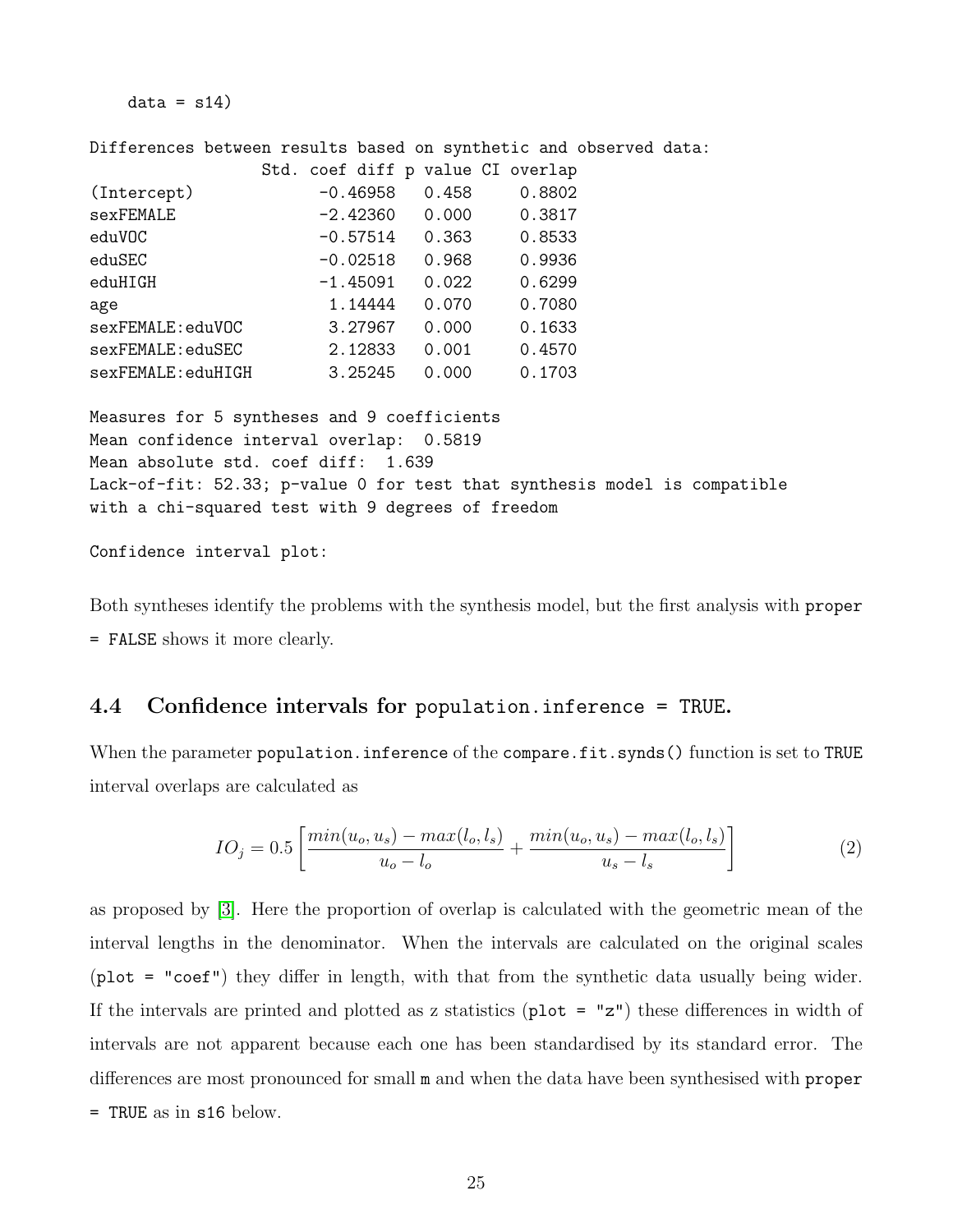```
R> s15 <- syn(ods, proper = TRUE, print.flag = FALSE)
R> f15 \leq glm.synds(smoke \tilde{ } sex + edu + sex * edu, data = s15,
+ family = "binomial")
R compare(f15, ods, plot.intercept = TRUE, plot = "coef")
Call used to fit models to the data:
glm.synds(formula = smoke \tilde{ } sex + edu + sex * edu, family = "binomial",
   data = s15Differences between results based on synthetic and observed data:
               Std. coef diff p value CI overlap
(Intercept) 1.1613 0.412 0.7037
sexFEMALE -0.5737 0.685 0.8536
eduVOC -0.5292 0.708 0.8650
eduSEC -0.4848 0.732 0.8763
eduHIGH -1.1151 0.430 0.7155
sexFEMALE:eduVOC -0.4331 0.759 0.8895
sexFEMALE:eduSEC 1.0813 0.444 0.7241
sexFEMALE:eduHIGH 0.4852 0.732 0.8762
Measures for one synthesis and 8 coefficients
Mean confidence interval overlap: 0.813
Mean absolute std. coef diff: 0.733
Lack-of-fit: 4.497; p-value 0.81 for test that synthesis model is compatible
with a chi-squared test with 8 degrees of freedom
Confidence interval plot:
R> compare(f15, ods, plot.intercept = TRUE, population.inference = TRUE,
+ plot = "coef")
Call used to fit models to the data:
glm.synds(formula = smoke \texttt{m} + sdu + sex * edu, family = "binomial",data = s15Differences between results based on synthetic and observed data:
               Std. coef diff p value CI overlap
(Intercept) 1.1613 0.412 0.7887
sexFEMALE -0.5737 0.685 0.7887
eduVOC -0.5292 0.708 0.7887
eduSEC -0.4848 0.732 0.7887
eduHIGH -1.1151 0.430 0.7887
sexFEMALE:eduVOC -0.4331 0.759 0.7887
sexFEMALE:eduSEC 1.0813 0.444 0.7887
sexFEMALE:eduHIGH 0.4852 0.732 0.7887
```
Measures for one synthesis and 8 coefficients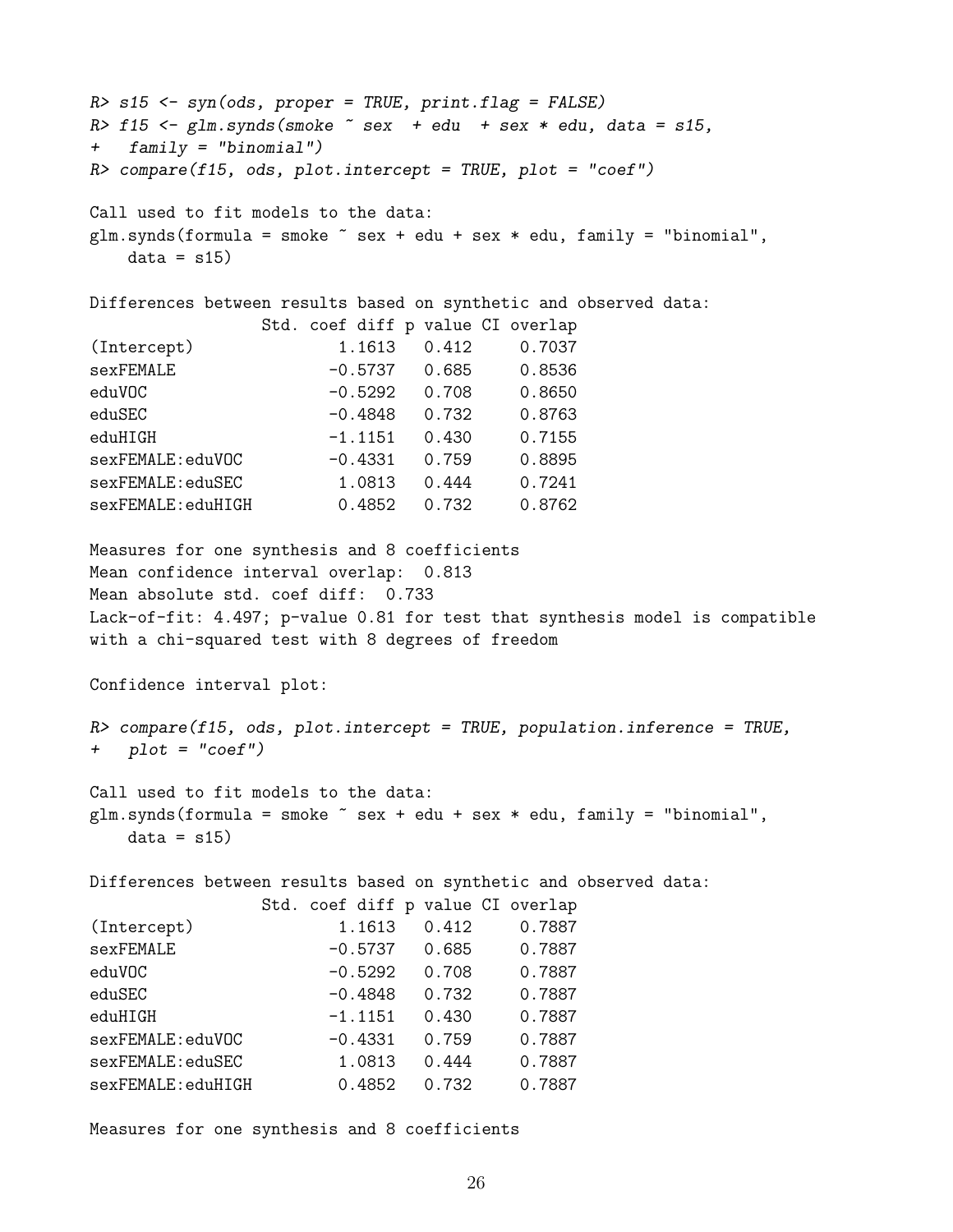```
Mean confidence interval overlap: 0.7887
Mean absolute std. coef diff: 0.733
Lack-of-fit: 4.497; p-value 0.81 for test that synthesis model is compatible
with a chi-squared test with 8 degrees of freedom
```
Confidence interval plot:

### 5 Acknowledgement

We are most grateful to Dr. Jörg Drechsler for his constructive criticisms of a previous draft of this vignette and to other synthpop users for their feedback.

# References

- <span id="page-26-3"></span>[1] Drechsler, J. Synthetic Data Sets for Statistical Disclosure Control. Springer, New York, 2011.
- <span id="page-26-4"></span>[2] Drechsler, J., and Reiter, J. P. An empirical evaluation of easily implemented, nonparametric methods for generating synthetic datasets. Computational Statistics and Data Analysis 55 (2011), 3232–3243.
- <span id="page-26-5"></span>[3] Karr, A., Kohnen, C. N., Organian, A., Reiter, J. P., and Sanil, A. P. A framework for evaluating the utility of data altered to protect confidentiality. The American Statistician 60, 3 (2006), 224–232.
- <span id="page-26-2"></span>[4] NOWOK, B., RAAB, G. M., AND DIBBEN, C. synthpop : Bespoke creation of synthetic data in R. Journal of Statistical Software  $\frac{\gamma}{4}$  (2016), 1–26. Available at [https://www.jstatsoft.](https://www.jstatsoft.org/article/view/v074i11) [org/article/view/v074i11](https://www.jstatsoft.org/article/view/v074i11).
- <span id="page-26-0"></span>[5] RAAB, G. M.; NOWOK, B., AND DIBBEN, C. Practical data synthesis for large samples. Journal of Privacy and Confidentiality 7, 3 (2016–2017), 67–97. Available at [http:](http://repository.cmu.edu/jpc/vol7/iss3/4) [//repository.cmu.edu/jpc/vol7/iss3/4](http://repository.cmu.edu/jpc/vol7/iss3/4).
- <span id="page-26-1"></span>[6] RAGHUNATHAN, T. E., REITER, J. P., AND RUBIN, D. B. Multiple imputation for statistical disclosure limitation. Journal of Official Statistics 19, 1 (2003), 1–17.